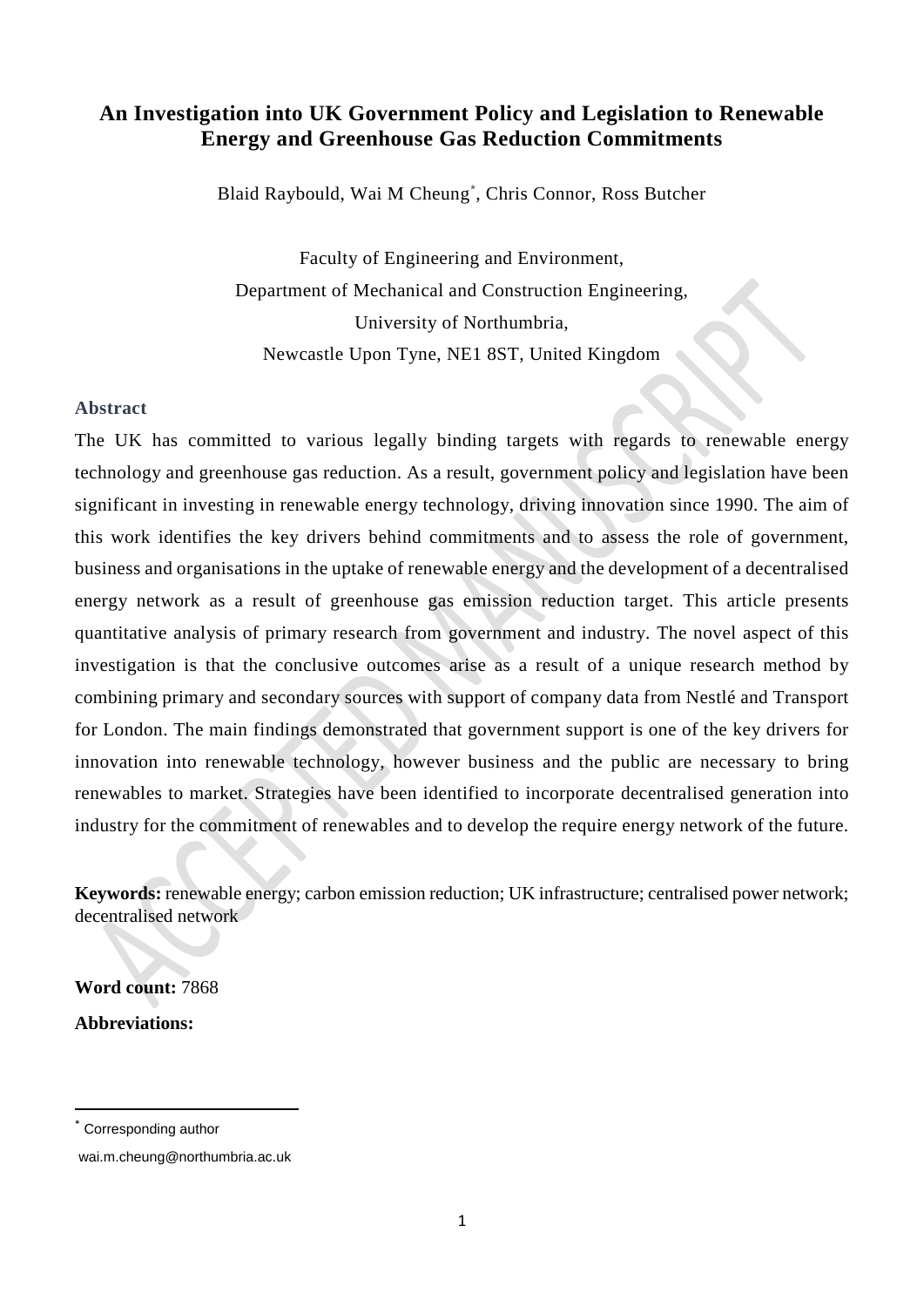Anaerobic digestion (AD); Carbon disclosure project (CDP); Decentralised Energy (DG); Demand side response (DSR); Department for Business, Energy and Industrial Strategy (BEIS); Department of energy and climate change (DECC); Energy service companies (ESCos); EU Emissions Trading System (EU ETS); Feed-in-tariffs (FiTs); Greenhouse gas (GHG); Gross domestic product (GDP); Levelised cost of energy (LCOE); Office of Gas and Electricity Markets (Ofgem); Organisation for Economic Co-operation and Development (OECD); Photovoltaics (PV); Power Purchase Agreement (PPA); Renewable Energy 100 (RE100); Renewables Obligation (RO); Small and medium enterprises (SMEs); Solar Trade Association (STA); Transport for London (TfL); Ultra-low emissions zone (ULEZ); Variable renewable energy (VRE); Year-on-year (YoY)

### **1. Introduction**

With the carbon crises growing in damaging capability there is the necessity to turn to greener energies and cleaner ways of generating and using power (Ellabban et al., 2014). The carbon footprint is a measure of the exclusive total amount of carbon dioxide emissions that is directly and indirectly caused by an activity or is accumulated over the life stages of a product' (Werdmann and Minx., 2008). Government, business and other organizations have their part to play in renewables. Each organization takes a different approach to tackling the carbon issue, and the motivations behind the actions have been theorized and argued. The renewable industry is growing at a fast pace and this is predicted to increase over the next ten years (Gielen et al., 2019). The advantages and disadvantages of various methods of energy generation are present in large amounts, data analysis of this area could help inform investment decisions to drive environmental sustainability and financial savings.

The UK has committed to various legally binding contracts which set out obligation to reduce greenhouse gas (GHG) emissions and implement renewable energy technology. Government cannot implement required changes on their own, but a collective effort is needed. The UK government has set out a plan to 2050 in the Clean Growth Strategy which acknowledges the need for the private sector to bring renewable energy to market (BEIS, 2017a).

The UK infrastructure has been built around a centralized power network, with the majority of the energy coming from large fossil fuel power plants connected to a vast transmission network (Kaundinya et al., 2009). The integration of renewable energy technology into the power network will inevitably reduce the UK's dependency on fossil fuel generators. This investigation aims to understand the changes needed to facilitate the power network of the future.

The purpose of this research is to investigate government, business and other organizations commitments and actions in greenhouse gas reduction and renewable energy power generation in the UK. This will provide an understanding of how the UK is collectively combatting climate change and the challenges faced across different sectors. Key aspects will be to critically assess the benefits and challenges of onsite and offsite energy generation, to demonstrate how technologies can be integrated into the UK energy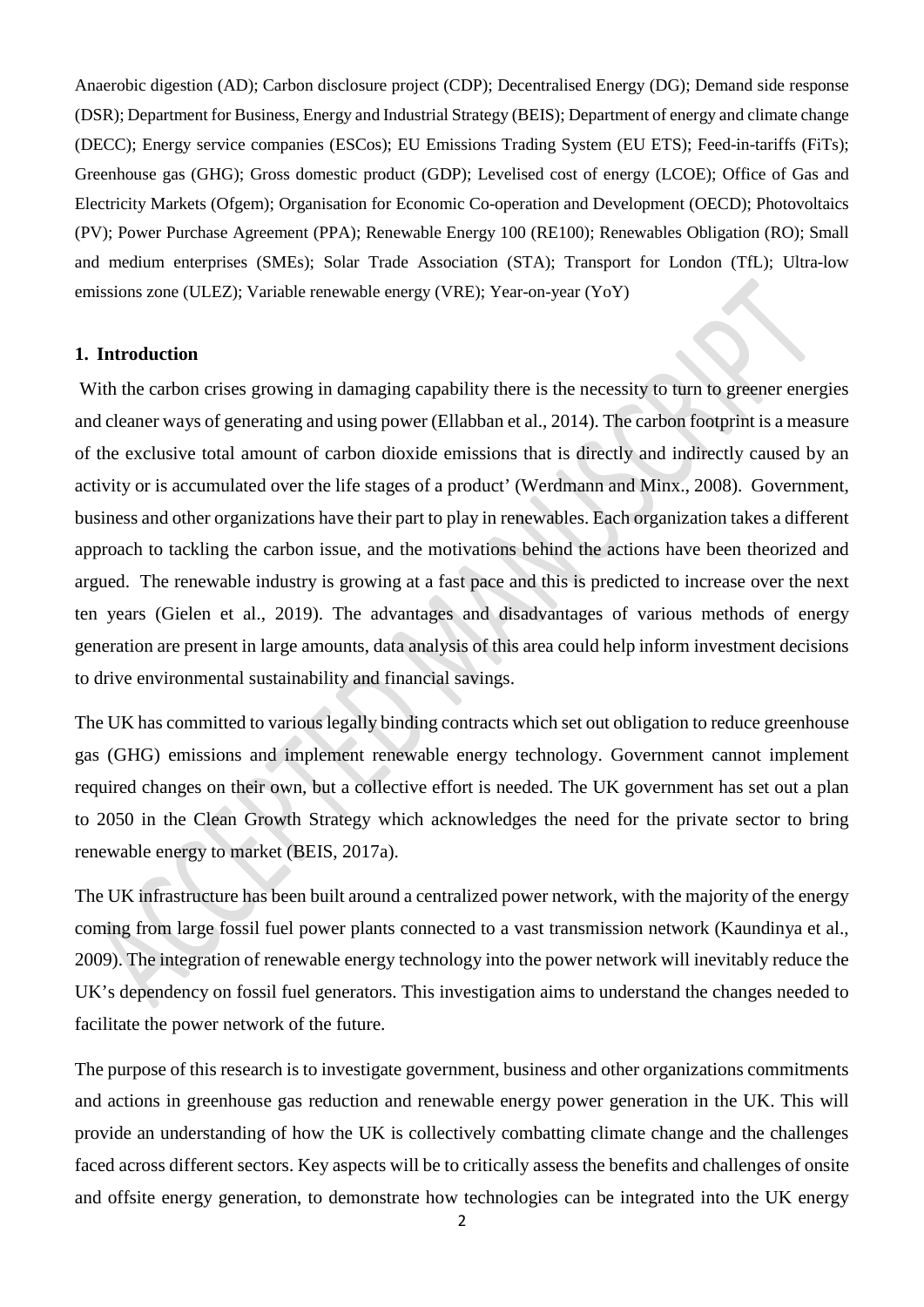infrastructure most efficiently. To provide a recommendation for businesses and government on commitments and direction in renewable energy technology implementation. The layout of this paper is as follows: the background of government policy, legislation and roles of different organisation within the UK is investigated. This follows by the research methodology and case studies. Finally, discussions and conclusion of the research findings are presented.

## **2. Relevant Literature**

Renewable power generation technologies can offer virtually no carbon emissions and are becoming increasingly cost competitive (Simon and Cheung., 2016). In 2016, 165 GW renewable power capacity was implemented around the world, which accounted for approximately two thirds of the total net new power capacity (Ozoemena et al., 2018). This decrease in price has resulted in an increase in renewable generation technologies, particularly in solar Photovoltaics (PV) and wind (IEA, 2017). The support policies put into place by government and organisations have had a large part to play in renewable production, however the renewable economy has a direct impact on the rate of acceptance.

A report from the Department for Business, Energy and Industrial Strategy (BEIS) indicates a large decrease in the levelized cost of energy (LCOE) of renewables since the previous 2013 assessment (BEIS, 2016a). The report also shows that onshore wind and large scale solar generation will have a lower LCOE than combined cycle gas turbine generation (BEIS, 2016a).

In 2016, coal, oil and gas accounted for 54% of the UK's total energy generation, whilst nuclear supplied 20% and renewable energy supplied 25% (Energy-UK., 2017). Many of the coal power stations that were built in the UK are approaching the end of their life, and these stations can be decommissioned or regenerated. Fossil fuel stations can be converted into renewable energy plants with capital investment. Where applicable, renewable technology could potentially replace some of the existing infrastructure; substituting traditional fossil fuel plants with low carbon alternatives (Mardoyan and Braun., 2015)

Between 1990 and 2016 it is estimated that greenhouse gas emissions in the UK have fallen from approximately 800 to 470 MtCO2e. This reduction of over 300 MtCO2e has not been accredited to a single particular source, however at certain points it may be possible to speculate what the key drivers of the change were.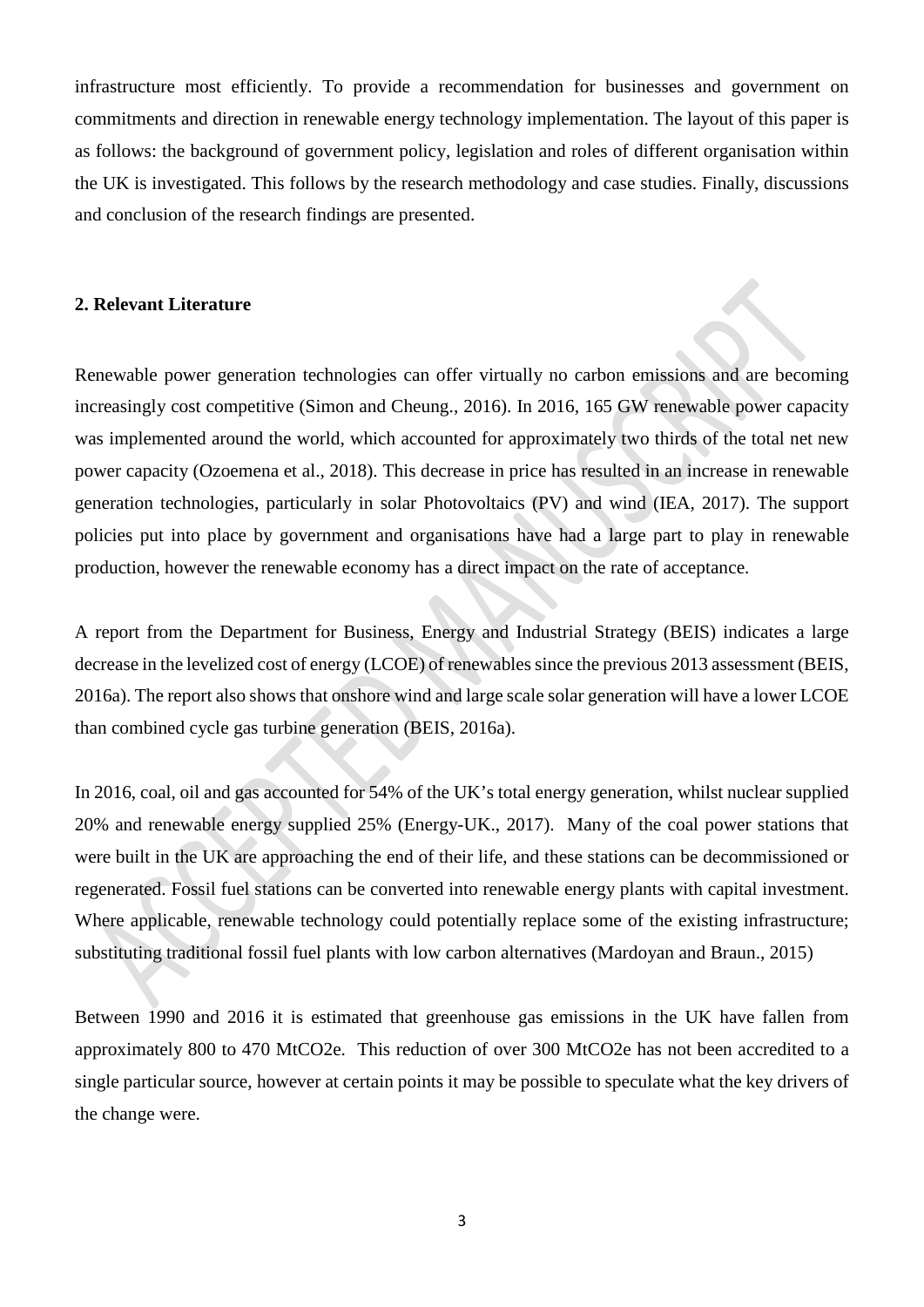The UK commitment to carbon reductions are set out in the 2009 EU Renewable Energy Directive (Maroušek et al., 2015), which imposes to achieve 15% of its energy consumption from renewable energy sources by 2020, this includes 30% of all electricity generation to be from renewables (Directive 2009/28/EC., 2009). Furthermore, by 2050 the UK has committed to carbon emission reductions of 80%.

Since 2010, Feed-in-tariffs (FiTs) have been in effect and are used to incentivise investment into small scale renewable electricity generation. Generators of less than 5MW can install renewable generation technology and export energy to the grid which would be viable for payment from the FiT. Between 2010 and 2016 almost 6000MW of capacity was added and confirmed on the FiT scheme (UK Government., 2016), and between 2010 and 2015 there was a 35% reduction in emissions from the power sector, with further predicted success in low carbon generation for 2020 (BEIS., 2016b). However, within the report it identifies that direct savings from some governmental policies are difficult to quantify.

The EU Emissions Trading System (EU ETS., 2018) is another policy based on a cap and trade principle which drives emissions down over time and promotes investment in green energy. This policy currently limits emissions from more than 11,000 heavy energy using installations. The EU Climate Action group identify that 'robust policies at EU and country level and the application of low-carbon technologies have contributed to carbon reductions. Evaluations confirm that innovation on renewable energy and energy efficiency, has been the main driver behind the emission reductions in recent years, while the shift between economic sectors has had a marginal effect (European Commission., 2017).

Business and industrial processes in the UK have accounted for approximately 25% of the total reduction in GHG emissions since the 1990 baseline, with a total reduction of 83.2 MtCO2e across the two sectors (BEIS., 2018a). Today, the business and industry sector accounts for over 50% of the electricity used in the UK representing the largest consumption of electricity across all sectors (BEIS, 2017b). Energy expenditure contributes to a large proportion of a company's costs, with the average industrial business in the UK spending £7,346 on electricity (Business Energy, 2018). Energy saving can therefore contribute to cost savings resulting in higher operating profits. It is estimated that by 2030, £6 billion could be saved through investment in cost-effective energy efficiency technologies (BEIS, 2017a).

Environmental sustainability has become part of some leading organisations market strategies. An increase in media attention around climate change and corporate responsibility has been found to have a statistically significant effect on public opinion (Brulle et al., 2012), and corporate social responsibility campaigns have been proven to enhance people perceptions of sponsor image, reputation and credibility (Pfau et al., 2008). This could be an opportunity for corporations to build brand recognition and increase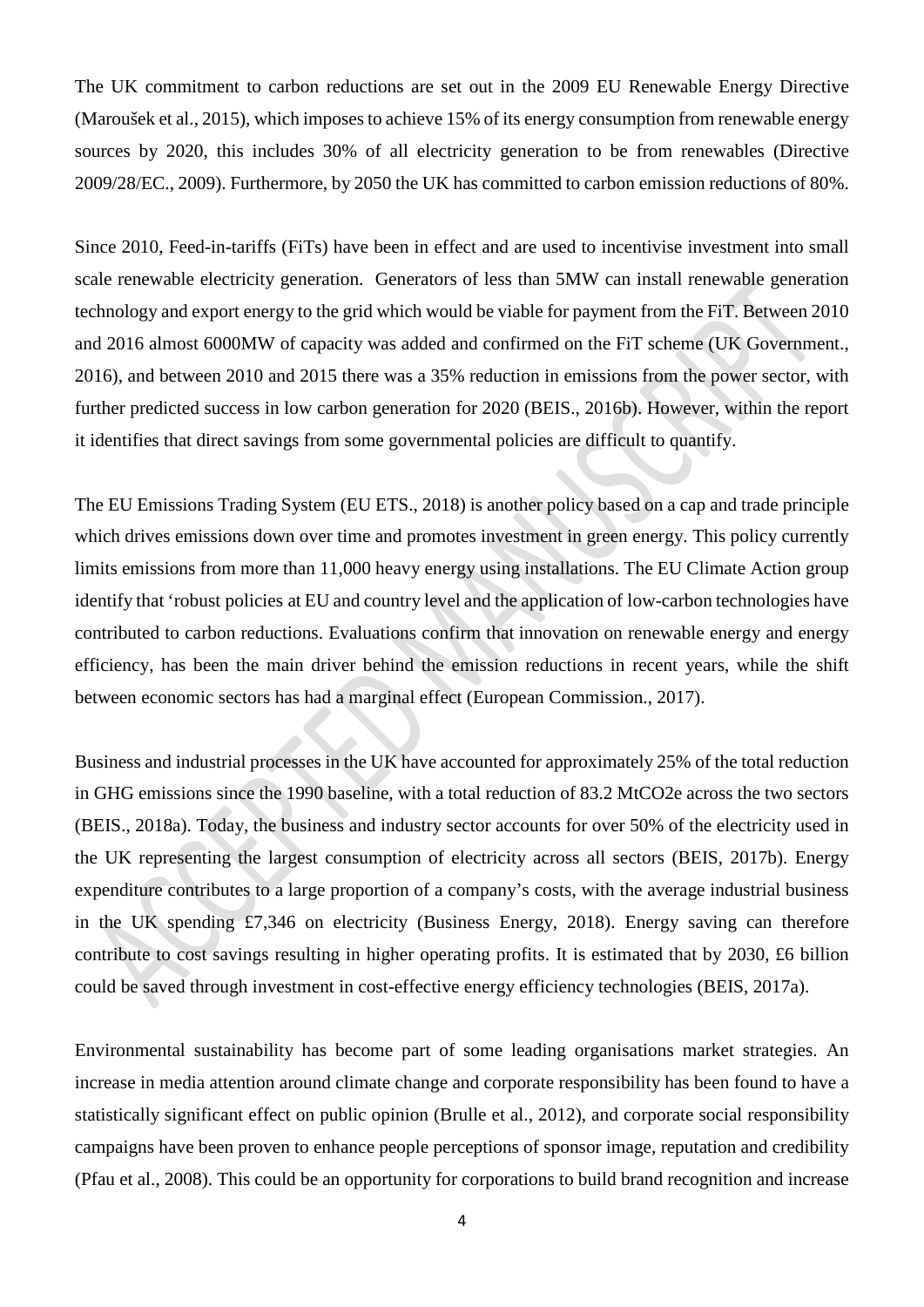reputation through implementing carbon reduction across the value chain. Jolly (2014) argues that an increase in revenue and expansion of markets is driven by the motivation that a green economy brings. For example, Siemens Real Estate saved approximately £4 million in 2012 through reduced energy costs, reducing emissions by a further  $17,000$  t of  $CO<sub>2</sub>$  (Epstein and Buhovae., 2008).

As well as having the potential to increase the uptake of renewable energy generation in the UK, DG (Decentralised Generation) has been suggested as a key opportunity for UK government to react to the aging electricity infrastructure and forecast capacity constraints; rather than replacing the centralised infrastructure like for like, there is the opportunity to redesign the infrastructure to incorporate a decentralised network with significant benefits. It is estimated that up to £50 billion may be needed to invest in the UK energy network to provide energy security for a future that has increasing demand for electricity (Strbae et al., 2007). The increased provision of a decentralised network has been explored as an opportunity to reduce the cost of a network capacity upgrade.

DG (also known as Distributed energy) differs from the traditional centralised energy network. Rather than large power plants providing the grid with energy which is then transported through transmission cables across the country, a DG network typically consists of a single standing or small array of electricity generation devices between 1 kW and 5 MW which are located close to where the energy is being consumed (Ho et al., 2015). The generator can be connected to the electricity grid to export excess energy for payment (Chmutina and Goodier., 2014). Industrial energy users wanting to generate electricity can do so via onsite and offsite energy generation. As previously discussed, energy price volatility is expected to cause an increase in prices and DG has been argued as a way to mitigate the risk of market price fluctuation to provide a stable price and energy security (Carley., 2009). Typically, wind, solar, biomass heating and anaerobic digestion have been installed as onsite renewable technologies which can also add benefit to cost savings and energy security (Jolly., 2014).

A few challenges exist with onsite DG; for example, high levels of initial investment, time and resource allocation to the project, lack of expertise in energy management and physical footprint of technology (Birkes., 2009). Although it may be possible to install an anaerobic digestion (AD) system onsite to provide some of the total energy required in industry, larger operations such as a wind farm will require lots of space and licensing (Maroušek et al., 2018). This has led to some corporations implementing an offsite generation approach.

With an increase in electricity demand and supply, a smart grid could provide support for energy management at a local level, being an ancillary service to demand shifting and renewable DG (DECC., 2014). The innovation aims to enable a more flexible system where generators can communicate in real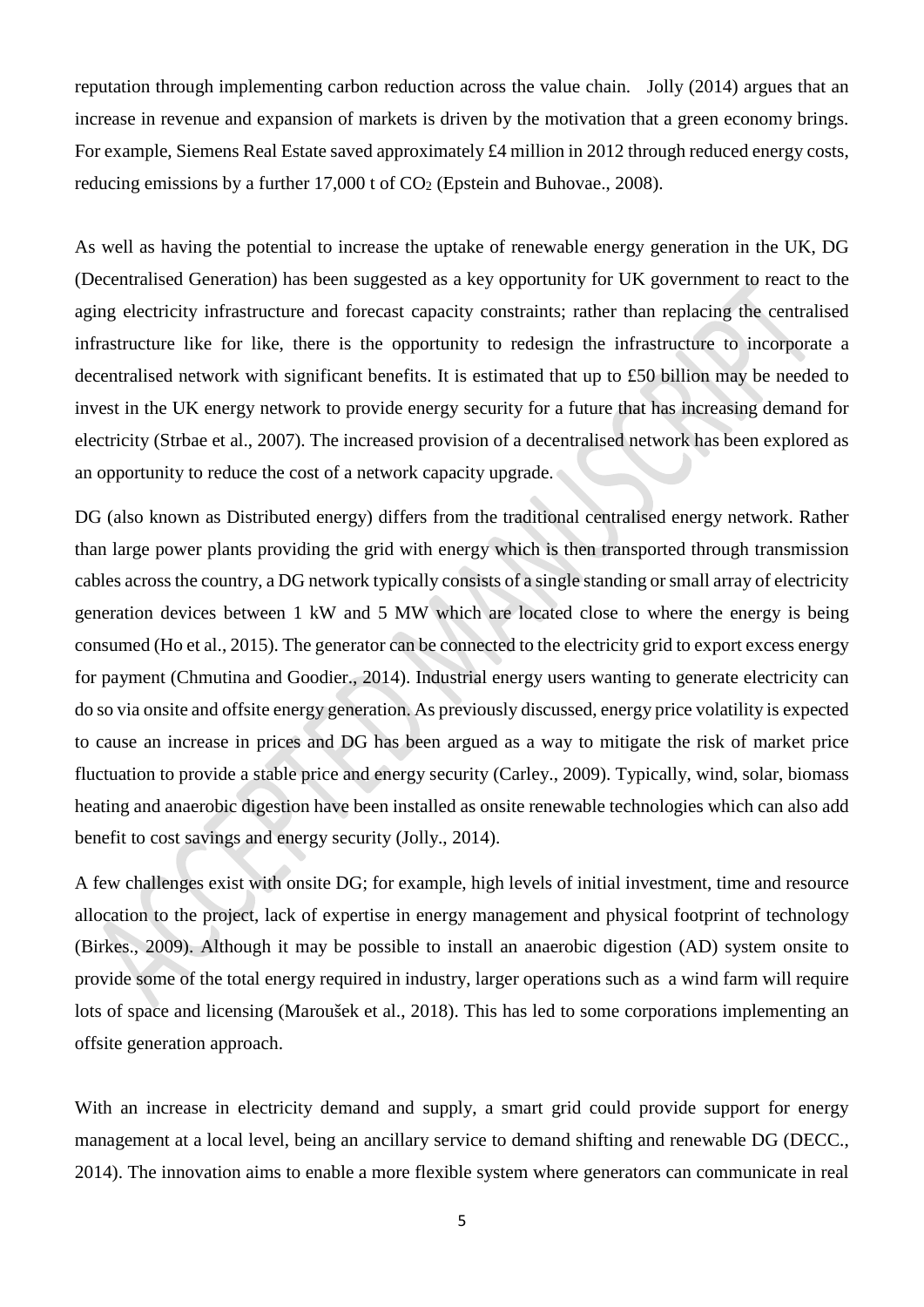time with consumers, and vice versa, with incentives to use energy away from peak time thus mitigating risk of network congestion (Energy and Climate Change Committee., 2016).

Demand side response (DSR) has been identified as a potential to delivering a secure energy future (Ho et al., 2013). DSR can mitigate risk by shifting demand where there are constraints or opportunities within the electricity network (Chen et al., 2017). The DECC have concluded that the cost of deployment of DSR schemes would be made economically viable (Strbac et al., 2012). It is estimated that in the UK, the DSR potential of industrial and commercial consumers is between 4% and 30% of their corresponding peak demand, totalling 15% of flexible demand resources by 2030 (Imperial Colleage London and Element Energy., 2014).

From the literature findings, several knowledge gaps have been identified:

- The UK government has made multiple incentives, both positive and negative, around carbon emissions. There is a need to investigate the effectiveness of government policy and the limitations.
- The key incentives behind renewable energy generation is difficult to place definitively. This research investigated specific organisations committed to renewable energy, identifying the key benefits and incentives of carbon reduction.
- This work also investigated the benefits and challenges of onsite and offsite DG from an industry perspective and offers a conclusion on what strategies could be used to implement DG technologies for business to reduce emissions and benefit financially.
- The benefits and challenges associated with the introduction of a decentralised network and smart grid is being assessed in this research, and conclusions made to help strategic direction for business and industry.

A methodology is needed to investigate these missing elements which is discussed in the following section. The novel aspect of this investigation is that the conclusive outcomes arise as a result of a unique research method by combining primary and secondary sources with support of company data from Nestlé and Transport for London.

## **3. Methodology**

The research primarily utilises qualitative research from primary and secondary sources to identify key trends and motivations with regards to the key drivers of renewable energy and carbon reduction. This methodology is considered a valid technique when conducting research that is not numerical, but rather verbal and descriptive.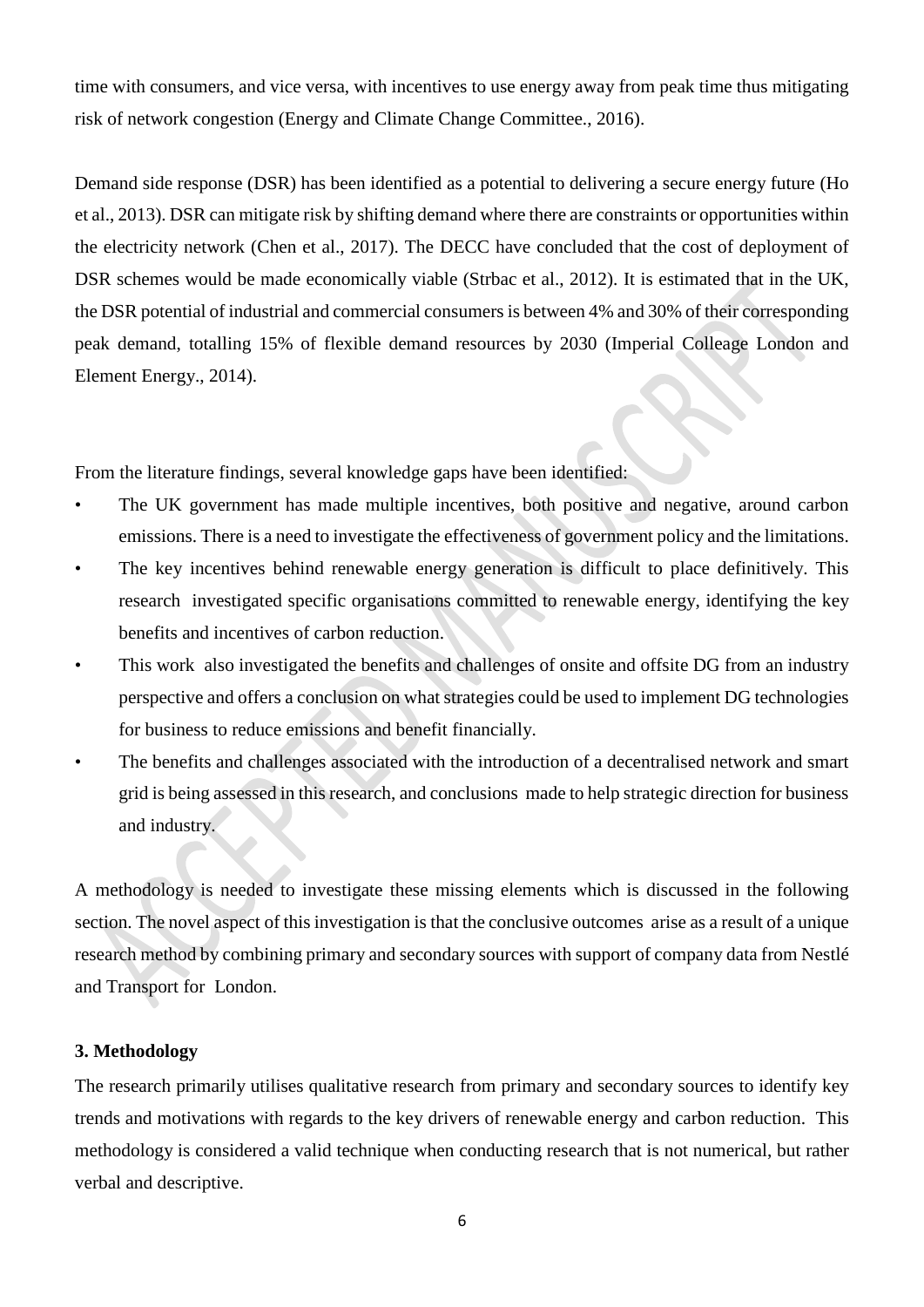As seen in Fig 1, the overall approach is divided into two stages, namely primary data and secondary data gatherings:

- (i) Primary data gathering is used to identify companies of whom are willing to participate in indepth, one to one interviews. These focus sessions were conducted with multiple professionals working in industry and government.
- (ii) Secondary sources were analysed to provide additional views in relation to the research. These sources were used to verify, falsify or contextualise information sourced from primary research (Stewart and Kamins., 1993).



Fig. 1. Research approach

## **3.1 Primary Research**

An exploratory, in-depth interview is appropriate to ascertain detailed information about a person's thoughts relevant to the general aims and objectives of a research topic (Gillham., 2005). The interview is used to demonstrate organisation specific drivers in relation to GHG reduction and renewable energy technology and will distinguish the different views of the various organisations. The process follows a tried and tested method, with the key instrument being the interviewer.

- Identify stakeholders
- Identify potential sources of information what is needed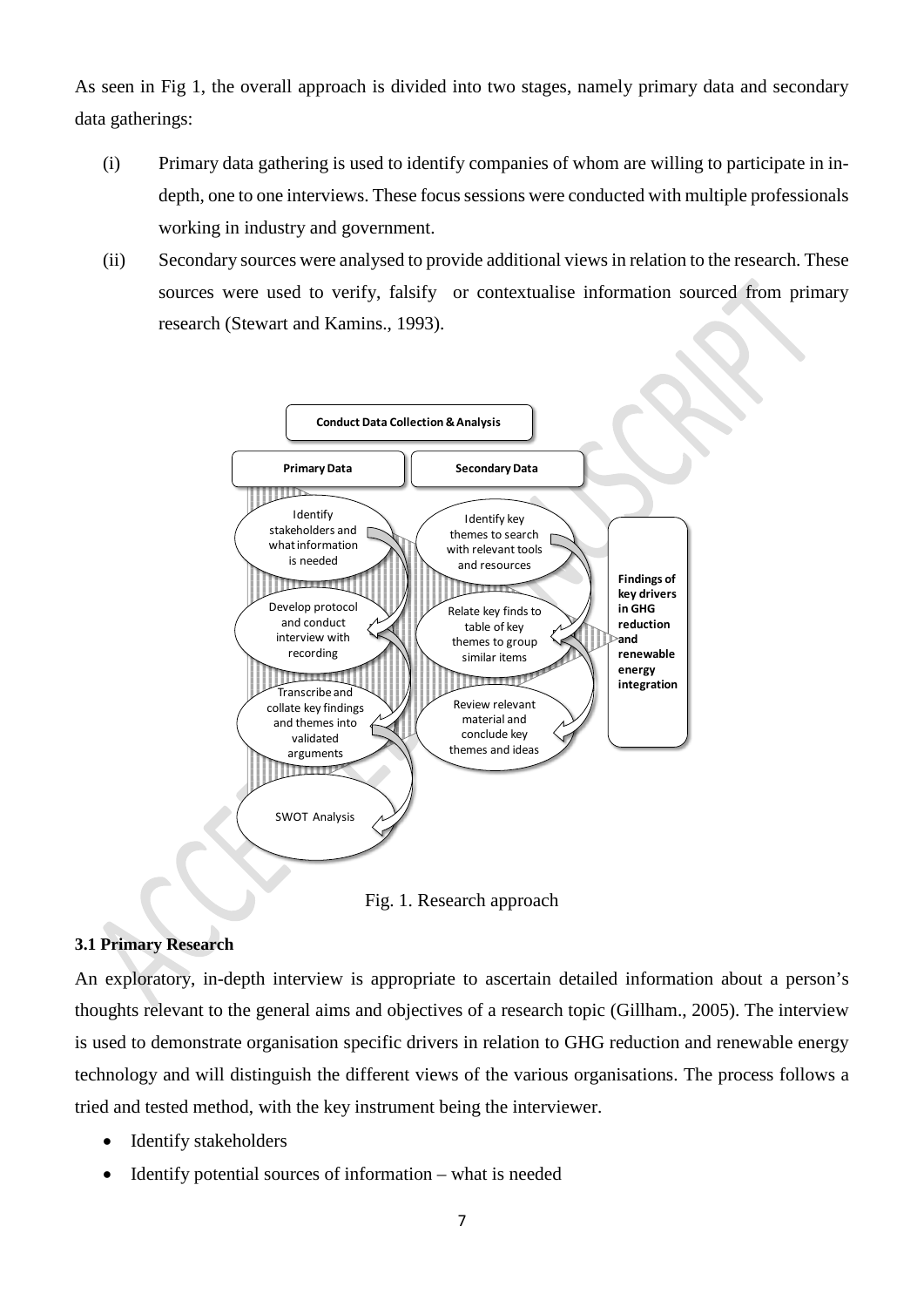- Develop an interview guide that lists questions or issues to be explored during the interview
- Ensure ethical research standards are followed
- Conduct pilot interview to ensure the proposed interview will investigate the research statement effectively
- Set up interviews with stakeholders
- Conduct interview, recording all information electronically
- Transcribe data
- Verify any information necessary through further research
- Analyse data and interpret into report

The interviews were conducted with UK based companies Nestlé and Transport for London. Each interview takes about 40 minutes. Role of interviewees ranging from customer and marketing manager, and head of sustainability. Additionally there was an anonymous interviewee whose role is the chairman of company A.

The advantage of an in-depth interview is the ability to get more detailed data surrounding the topic, from professionals working in the industry. A key disadvantage is that interviewees may be naturally biased towards their organisation due to their stake in the work carried out. Therefore, focus is on open ended questions around the total environment to try to eliminate bias (Boyce and Palena., 2006). It is also key to build up a rapport with the interviewee to get the most valuable information (Given., 2008).

A SWOT analysis was used to offer a strategy for business and government in relation to decentralised generation implementation. This initially involved gaining primary research from professionals working in the industry via a general conversation to generate a map of strengths, opportunities, weaknesses and threats. This individual contribution was an attempt to gain a broad range of answers and remove dominant views and bias that could have resulted from a group discussion. Once all answers were mapped the total list was sent out to the participants to rate each option from 1-5, where 5 for example was an opportunity not to be missed and 1 was an opportunity that was not viable. An average was drawn, and those options above and equal to 3 were identified and put forward. Strategies were then applied to relevant factors. These can be identified in the appendix.

#### **3.2 Secondary Research**

Goodwin,(2012) argues that secondary analysis can be used in the absence of, or as a supplement to primary research. Throughout this research, secondary research is used to highlight areas where primary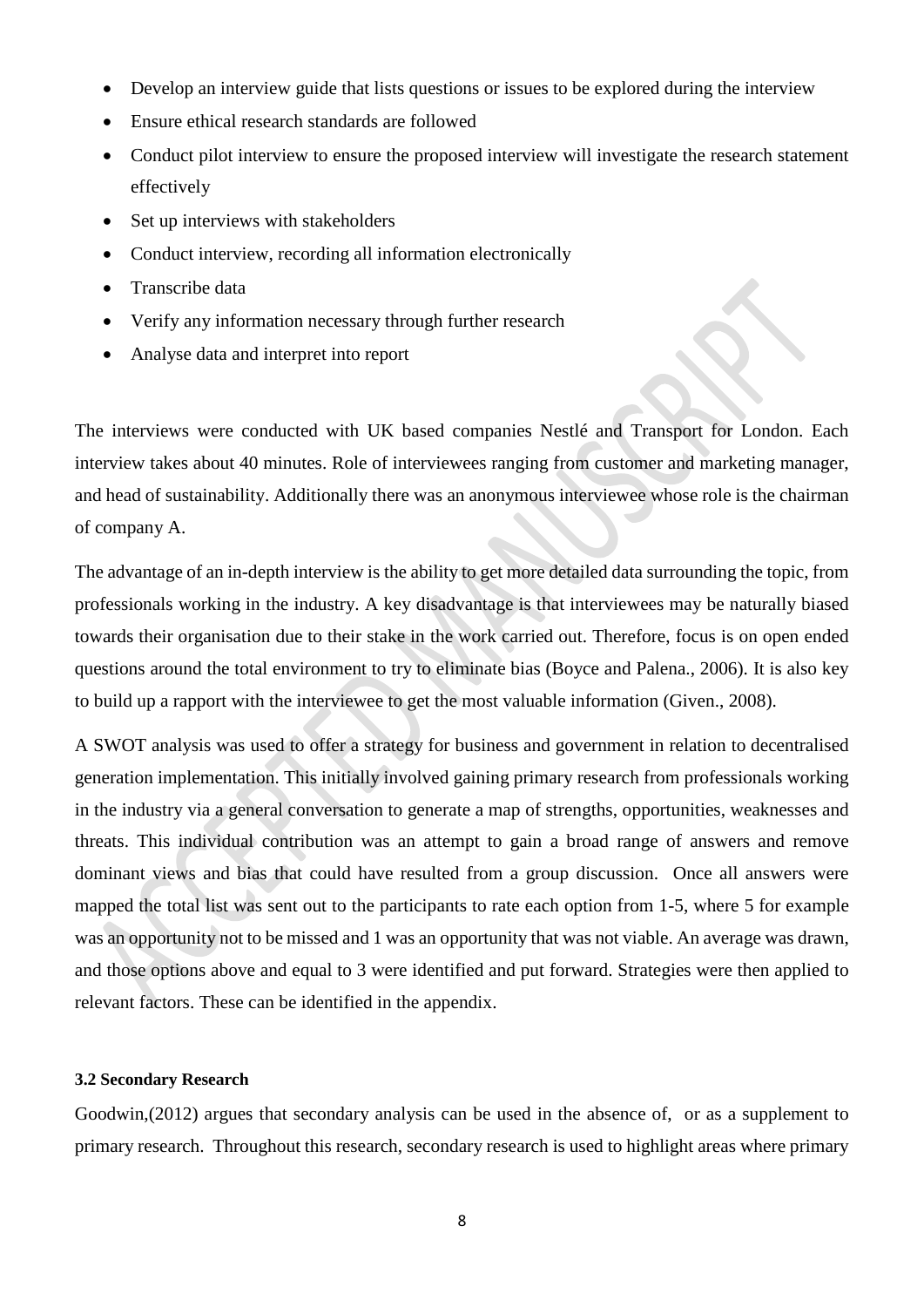research could offer more insight, and also to verify and falsify primary research. Secondary research allows quantitative analysis of the large amount of data including statistical analysis and policy review.

One of the main reasons the proposed method deploys a secondary research approach is because primary research involves the generation of data, whereas secondary research uses primary research as a source for data analysis. Secondary research was from relevant sources including books, journals, articles and reports. Bibliographic databases and search engines were used to explore key themes. Key themes such as renewable obligation for energy generators, comparing emissions in the energy sector, greenhouse gas emissions by sector and these key sources were then added to a spreadsheet which was split into different categories. Each category was then analysed, validated and summarised to present a conclusion within the article. For example in the latter section of Fig 3 to 7 are generated from secondary sources used to explore different key themes.

#### **4. Result and Findings**

The research in case studies Section 4.1 to 4.3 is to understand the actions taken by varies organisations in the UK to understand the drivers behind GHG reductions and integration of renewable energy technology. The final case study (Section 4.4) is focussed of decentralised generation in industry, presenting the key benefits and challenges.

#### **4.1 The role of UK government**

Between 1990 and 2008 there was a steady decline in the rate of emissions at approximately 10 MtCO2e per year. As seen in Fig 2 there is a turning point between 2008-2009 where the emissions reduced by 57 MtCO2e. This is most likely due to the economic crises and the subsequent collapse in the economy, the financial crash resulted in the UK Gross domestic product (GDP) decreasing by 17.6% and \$507 billion resulting in the deceleration of industrial output which would have had a significant effect on GHG emissions (Campello et al., 2010). The trend however continues and in between 2009-2016 GHG emissions reduce at an average rate of 14.5 MtCO2e per year.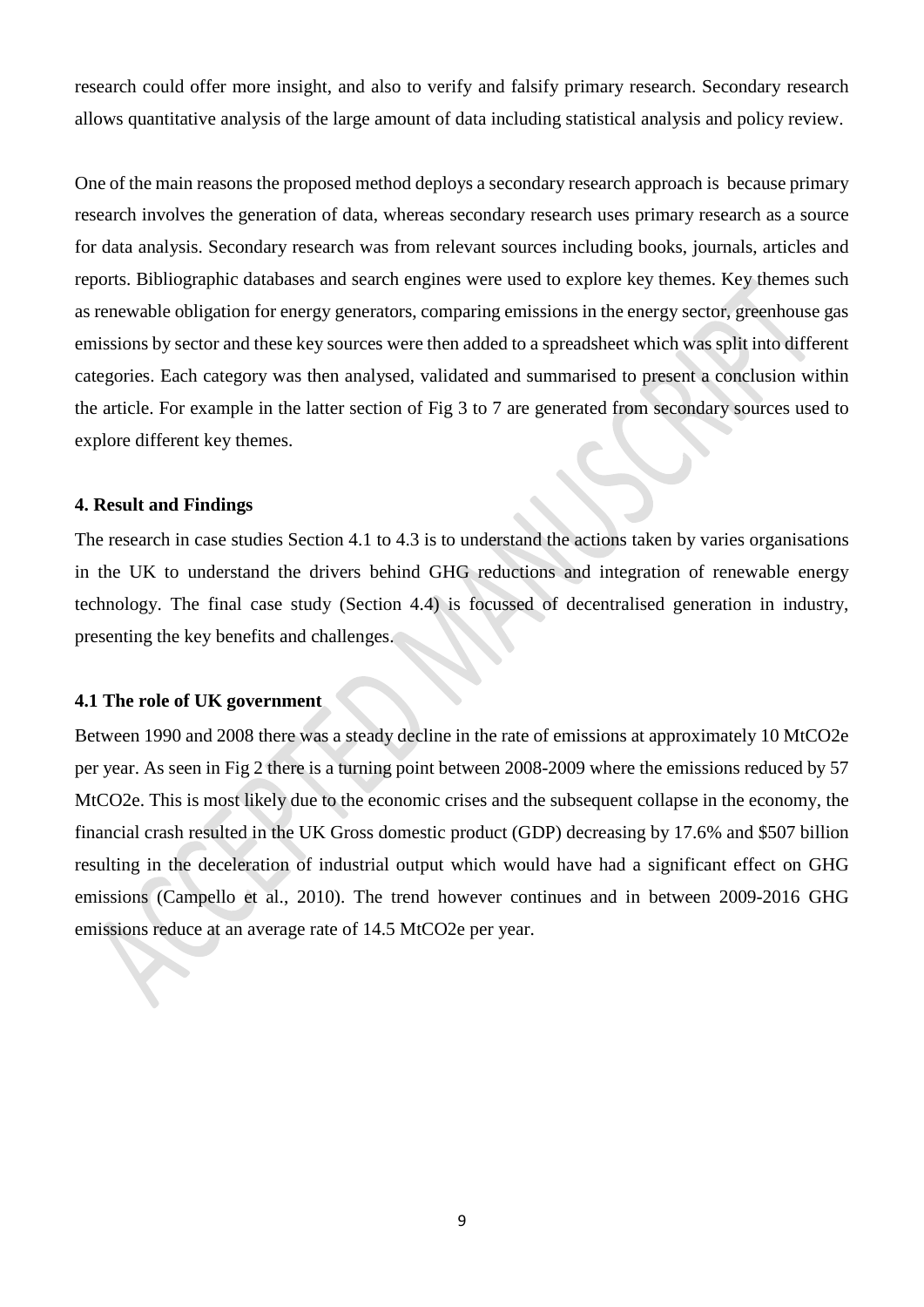

*Fig 2 - GHG emissions national statistics 1990-2016 (BEIS., 2018b)*

The Renewable Obligation (RO) was introduced as a UK policy in 2002 and Fig 3 shows that between 2002 and 2009 the effective price per unit rose by 0.27 £/kWh . Furthermore, from 2009 through to 2017 the effective price per unit rose by 1.04 £/kWh with an average YoY increase of 0.18 £/kWh (Ofgem., 2018). Fig 4 shows that the increase in effective unit price has an inverse correlation with respect to the amount of GHG produced by the energy supply sector. In an investigation into the policy of a renewable portfolio standard, Sun and Nie (2015) conclude that schemes such as RO worldwide are effective in reducing carbon emissions.



*Fig 3 - buy-out and mutualisation ceiling 2010-2017 (Ofgem., 2018)*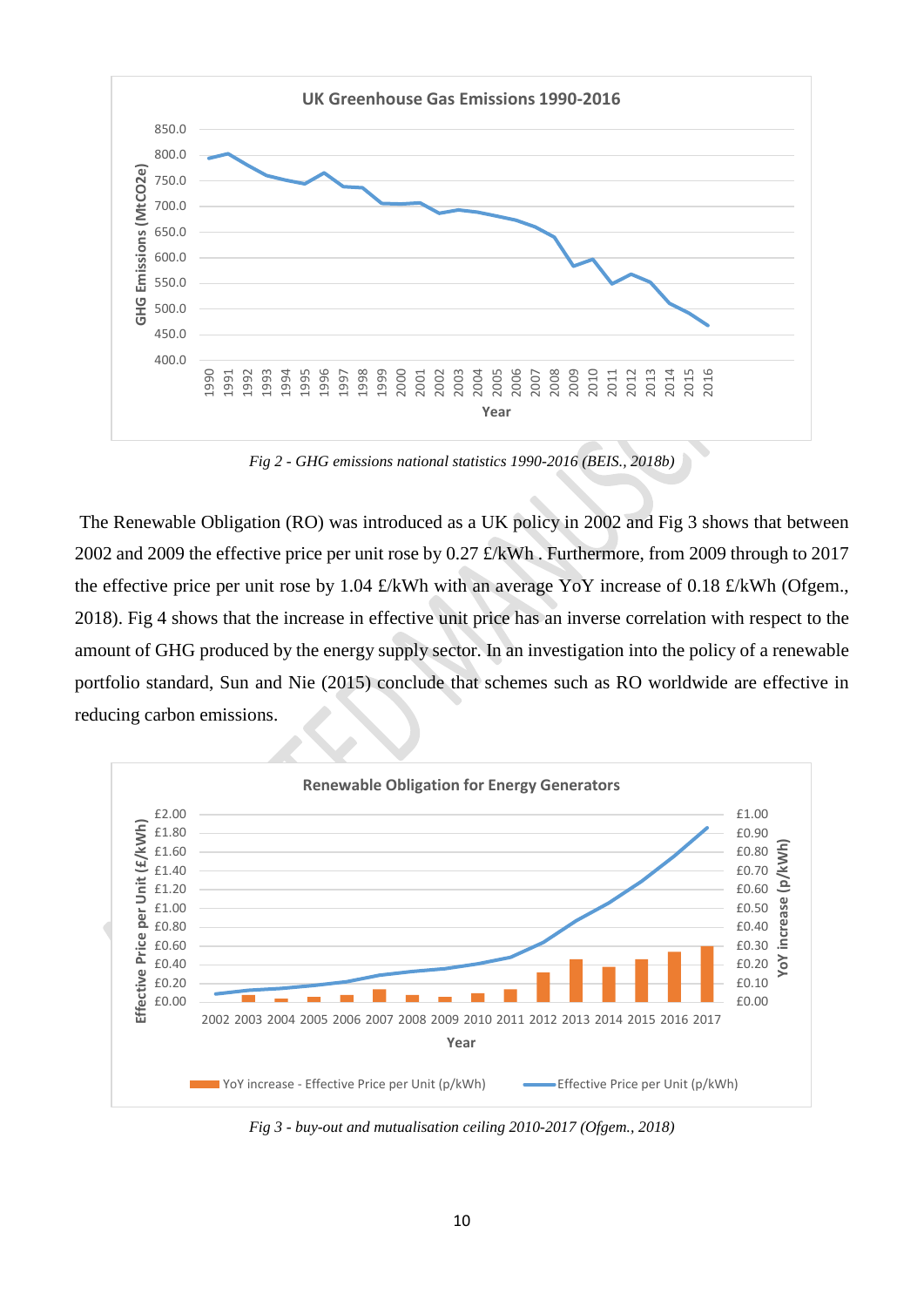

*Fig 4 - (RO) buy-out and mutualisation ceiling 2010-2017(Ofgem., 2018) and UK GHG emissions 1990-2016 (BEIS., 2018a)*

As seen in Fig 5 since 1990 the energy supply sector had the largest impact on the reduction of GHGs (BEIS., 2018b). This 56% reduction has resulted in 157.7 MtCO2e not being emitted into the atmosphere per year compared with 1990 baseline. The energy supply sector now accounts for 21% of total emissions compared with 34.9% in 1990. Further analysis shows that the biggest YoY reduction in GHG emissions happened between 2012 and 2016 at an average rate of 20.7 MtCO2e per year, compared with the average decrease of 6 MtCO2 per year between 1990 and 2016.



Fig 5 - UK GHG emissions 1990-2016 (BEIS., 2018a)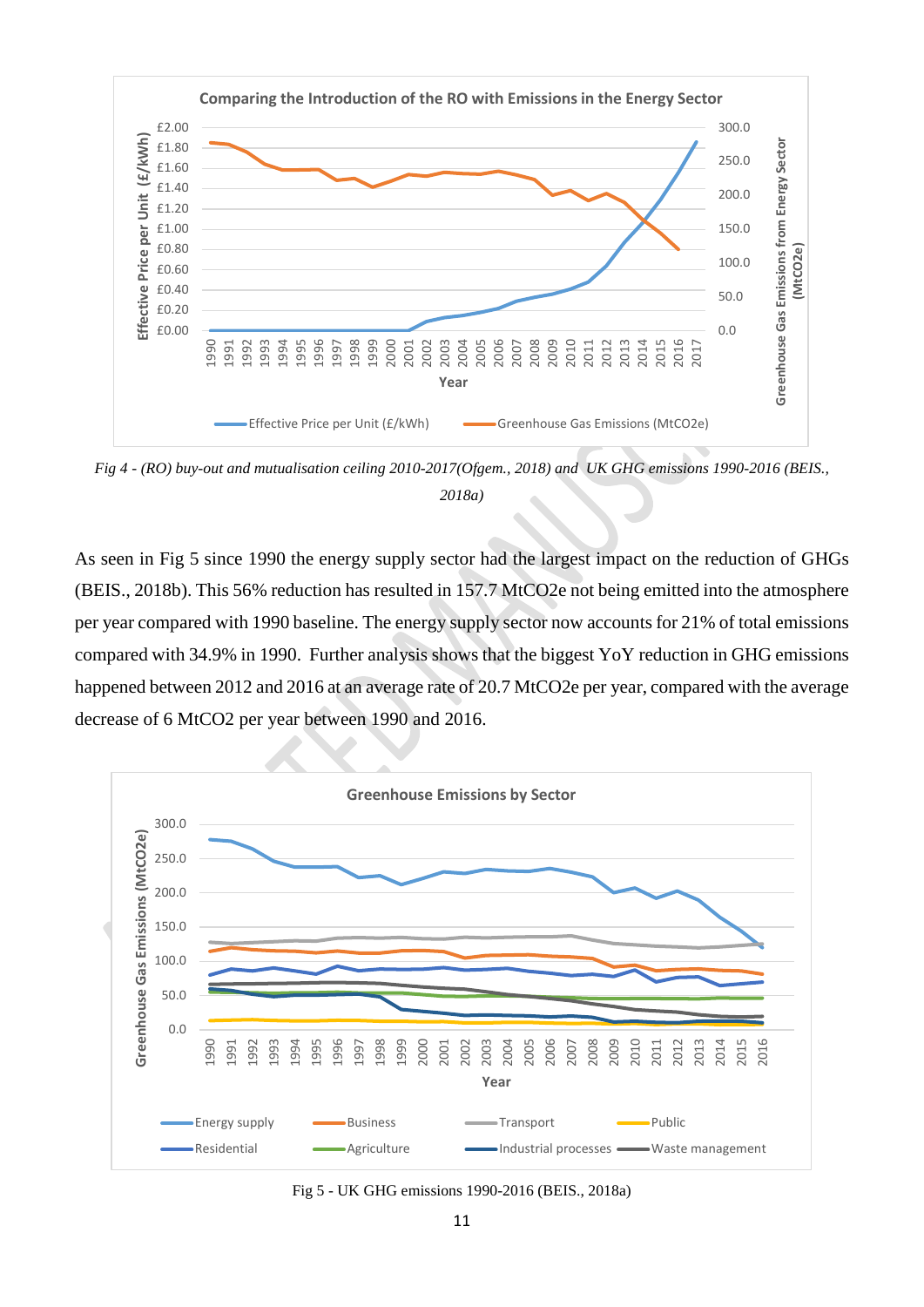Fig 6 shows that the cumulative capacity commissioned by the FiT scheme rose from 117 MW in 2010 to 6251.7 MW in 2017 resulting in a net increase of 6134.7 MW of capacity in the UK. In 2016, this resulted in 20% of total installed renewable capacity falling under the FiT scheme. Sun and Nie (2015) have identified that FiTs around the world are widely recognised as being a key driver in increasing the amount of installed capacity of renewable energy.



*Fig 6 - Feed in tariffs: commissioned installations by month, December 2017 (BEIS., 2017a)*

An interview was conducted with Transport for London (TfL) to understand how government organisations are working to reduce GHG emissions. It was discussed in the interview that the implementation of the ultra-low emissions zone (ULEZ) in London is scheduled for 2019 which will aim to incentivise low emission vehicles with the aim to reduce pollution from cars in the capital. Benefits will be a cleaner London and will showcase the UK as a leader in GHG emission reduction incentives.

With the transport sector now accounting for the largest percentage of GHG emissions of any sector, TfL, amongst other organisations are implementing changes to combat climate change. TfL commented that *"Climate change is the number one issue impacting transport in the UK and around the world today. In London we want eighty percent of all journeys to be made by foot, walking, running, cycling or public transport and all new road vehicles driving in London to be zero emission by 2040. "* 

At the end of 2016 25% of total electricity generation in the UK was met by renewable energy technology as shown in Fig 7. In order to meet the 2020 target of 30% another 18.8 TWh of electricity generation will be needed assuming demand stays the same. Members of Parliament on the climate change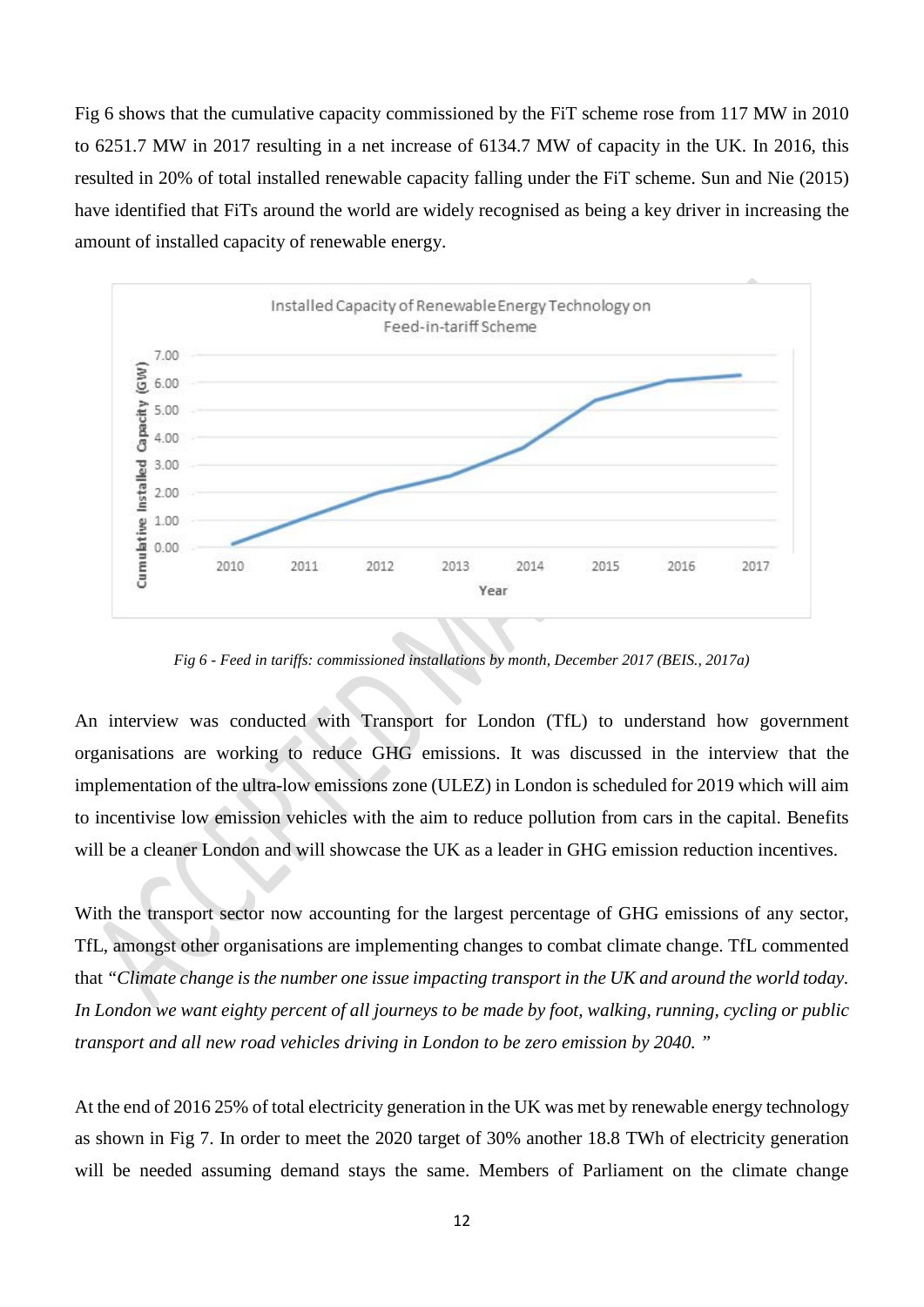committee reportedly warned that the UK, at its current rate is likely to fail in its 2020 commitments (Cowburn., 2017).



*Fig 7 - Fuel used in electricity generation and electricity supplied (BEIS., 2018b)*

One key issue that has been argued is that policy needs to be focussed on broader investment conditions (OECD., 2017). The Organisation for Economic Co-operation and Development (OECD) have highlighted that lack of a financial framework around climate change investment has led to a difficult market to drive change (Ang et al., 2017). Changes to banking regulations over the last decade has meant long term debt financing has been more difficult to secure which affects funding of capital investment into renewable projects. The UK government responded to this issue by initiating the setup of the Green Investment Bank in 2012. In 2016, £770 million was committed for capital investment, resulting in 30 projects being financed. In 2016 this resulted in an additional 13,428 GWh potential generation in the UK (The Green Investment Bank., 2016).

BEIS presented The Clean Growth Strategy in 2017 (BEIS., 2017a), which sets out the plan for clean economic growth up to 2050. Between 2015 and 2021, the government has committed to invest £2.5 billion in low carbon innovation, with an additional £4.7 billion from the National Productivity Investment fund, which represents 'the largest increase in public spending on UK science, research and innovation since 1979' (HM Treasury., 2016). The report sets out where the funding will be allocated, detailing 73% being shared between transport, power and cross-sector. It is argued that the key role for government in aiding the green growth in economy is to set out the framework for action across the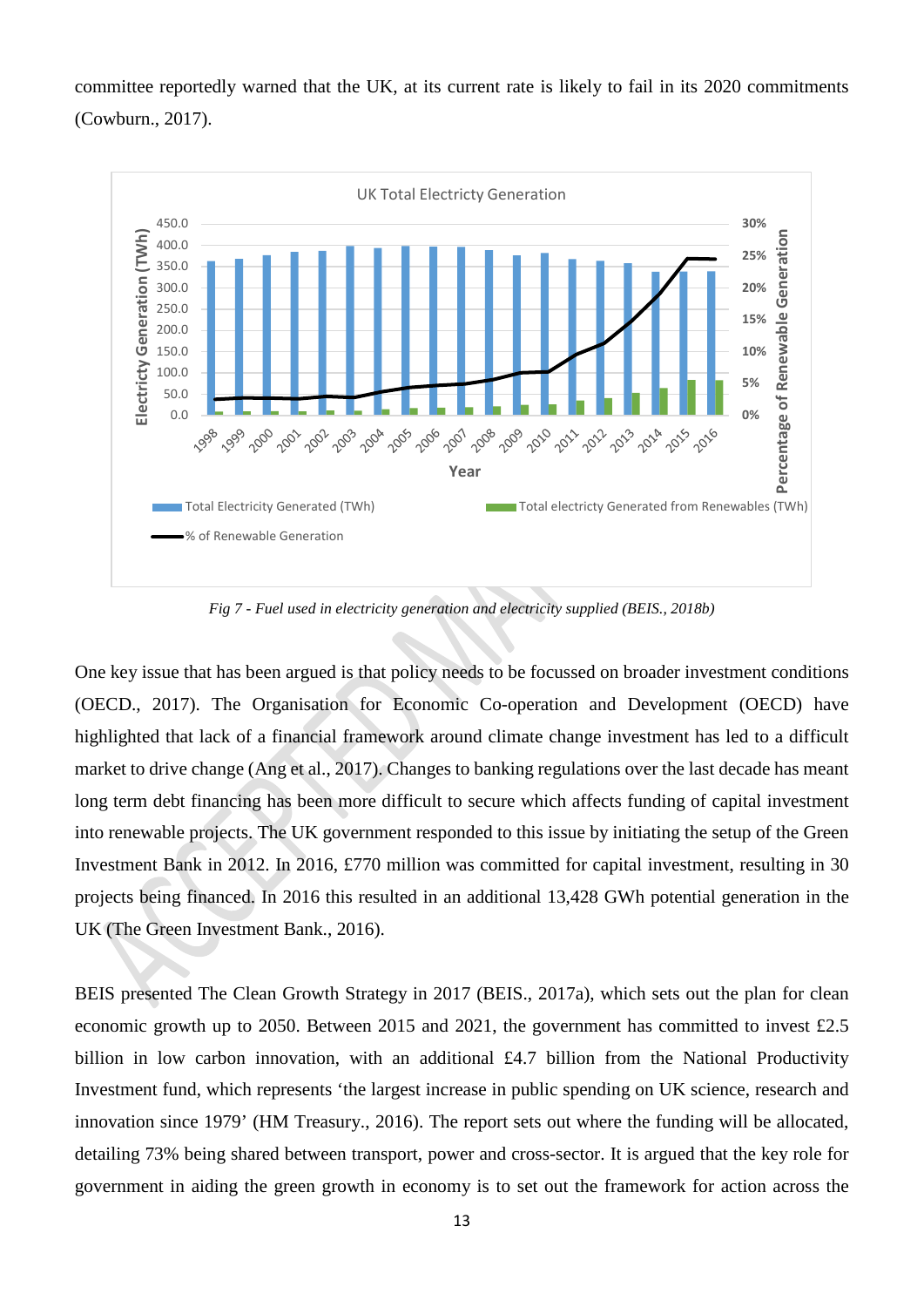economy. The report suggests business, civil society and people will be key drivers in delivering key changes.

#### **4.2 The Role of UK Businesses.**

Nestlé have made efforts to work towards a sustainable supply chain by procuring 80% of their resources from audited and compliant suppliers by 2020. Nestlé UK&I commented on the drivers of sustainability within the industry, *"Traceability and accountability are now key drivers of consumer behaviour, and it is necessary to ensure that companies are sourcing. Unsustainable practice today could result in a more volatile global supply chain, with increased costs and risk associated with procuring raw materials."*

However, it is argued that business sustainability should be driven by the improvement to bottom line finances. The CEO of General Electric announced that increased revenues and competitiveness must be the primary focus of environmental sustainability efforts (Epstein and Westbrook., 2001). This argument was replicated by 'Company A' who highlighted finances are the driver of capital investment: *"There's a big driver on company's reputation. When a company has a capital expenditure opportunity, they would usually require a maximum of three years before they hit the break-even point. However, they wouldn't have seen that break-even point on the capital until nine or ten years down the line."* 

Responsibility for shareholder return has been argued to drive investment decisions. In all ten of the world's top ten companies, growth and responsibility to shareholders is part of their key strategy in some description. 'Company A' explained: *'Externally corporations always promote the benefits of what they are doing, but internally, because a business is a business and there is a responsibility to give back to the shareholders, everything comes back to money.'* 

Onsite decentralised generation can contribute to both energy and carbon savings for an organisation. In 2012, Kraft foods commissioned a combined heat and power system which used waste coffee to generate power and heat which served the site. The overall project resulted in an electrical capacity of 250 kW and thermal capacity of 265 kW which resulted in 1400 t of GHG being saved annually through  $CO<sub>2</sub>$ neutral production (Kraft Foods., 2012).

PPA's can establish more stable energy prices for the future, whilst contributing to the addition of new renewable energy resources. Nestlé UK have recently demonstrated their commitments to renewable energy by committing to a PPA with Community Wind power. This investment will provide almost half of the electricity needed for its UK operations and will serve for at least 15 years. Nestlé UK commented: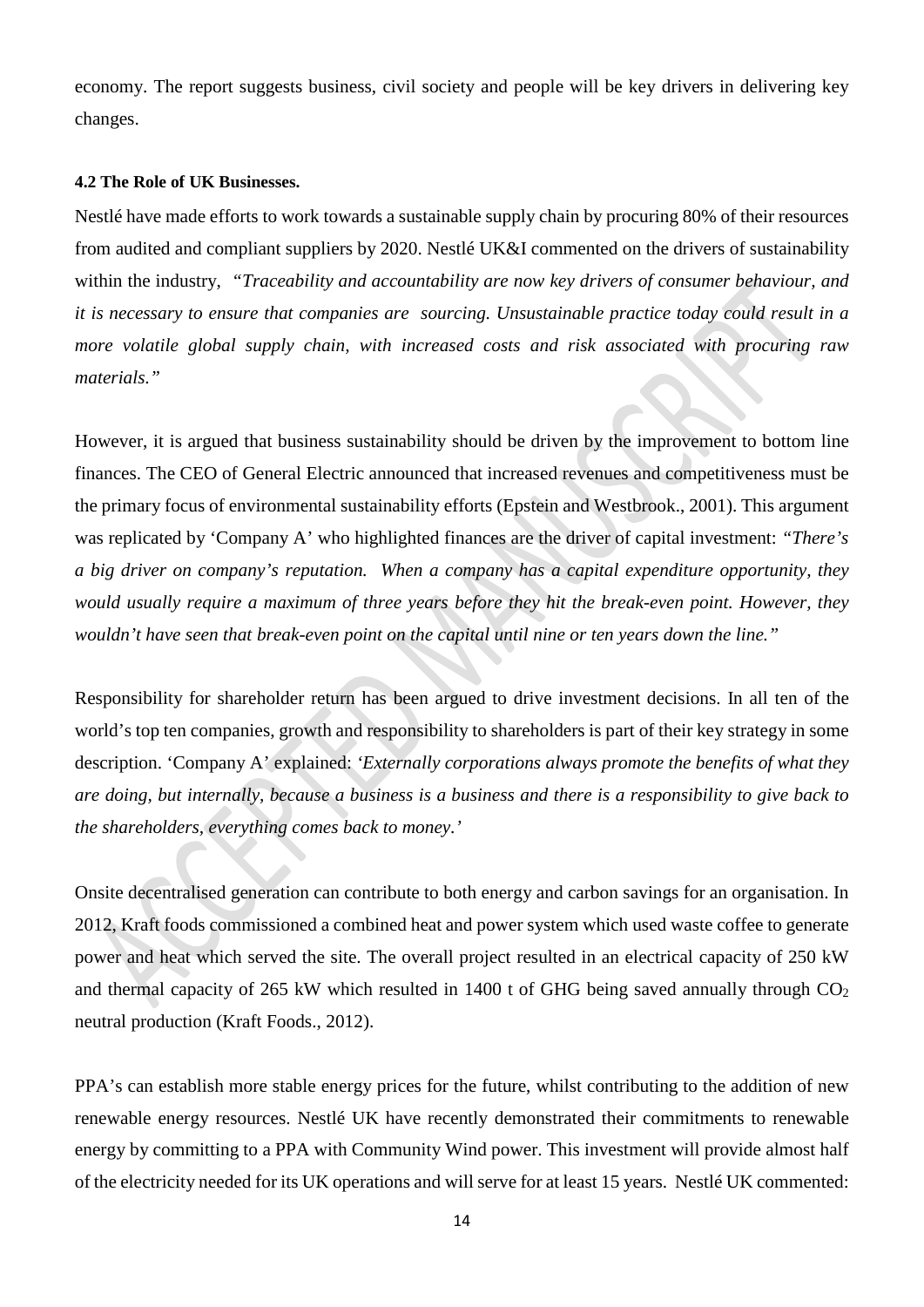*"This is a newly commissioned wind farm, generating new energy, creating capacity that didn't previously exist and capable of providing half of our electricity needs. It's a proud moment for us and means we have reached another key milestone in our efforts to become a sustainable business."* 

Marks and Spencer highlighted that they have over 2,000 suppliers sourcing from an estimated 20,000 farms and 100,000 small holdings, with over 2 million individuals being involved in the global supply chain, this identifies that a proportion of a manufacturers product comes from third party suppliers(Marks and Spencer., 2018). GSK demonstrated this issue by publishing their carbon footprint evaluation (GSK., 2015). This identified that 51% of its total carbon contribution came from purchased goods and services which was valued at 10.5 MtCO2e per year. This compared with only 18% of its total carbon emissions coming from operations and logistics that the company has direct control over. The final 31% was evaluated to be at the consumer end in product use and disposal. 'Company A' confirmed this argument commenting: *"For most businesses, the biggest carbon footprint is coming from their supplier, which they don't have direct control over. They can obviously have influence by not offering business, but in reality, they can't really do that."*

#### **4.3 The Role of Organisations**.

Organisations have responded to the challenge of climate change by leveraging the strength of collaboration and power in numbers. The climate change group Renewable Energy 100 (RE100) now has over 100 members committed to procuring 100% of their energy from renewables. Commitments from business have been argued to emphasise the importance of energy management and help bring energy management into the core business strategy. Offering advice and guidance for renewable energy integration into business portfolios has helped the world's largest corporations make changes more efficiently, realising the cost savings that come from decarbonisation. Nestle agreed with this philosophy stating: "*It can be challenging to stay up to date with the changing policies on a global basis and being part of the RE100 makes it easier to innovate and make changes within the business. By working with others, we can increase demand for renewable energy worldwide, reducing costs and mitigating risk."*

#### **4.4 Decentralised Generation**

The 2050 carbon target brings challenges that face the electricity network across the UK. The government have proposed to decrease emissions by increasing the application of low carbon generation, electrification of the transport and heating sectors, and by decommissioning high carbon energy generators like unabated coal by 2025 (HM Government., 2017).

The ageing equipment and dated planning systems that are currently used around the UK (Shezan et al., 2015). The current value of transmission assets in the UK is estimated at approximately £13 billion. The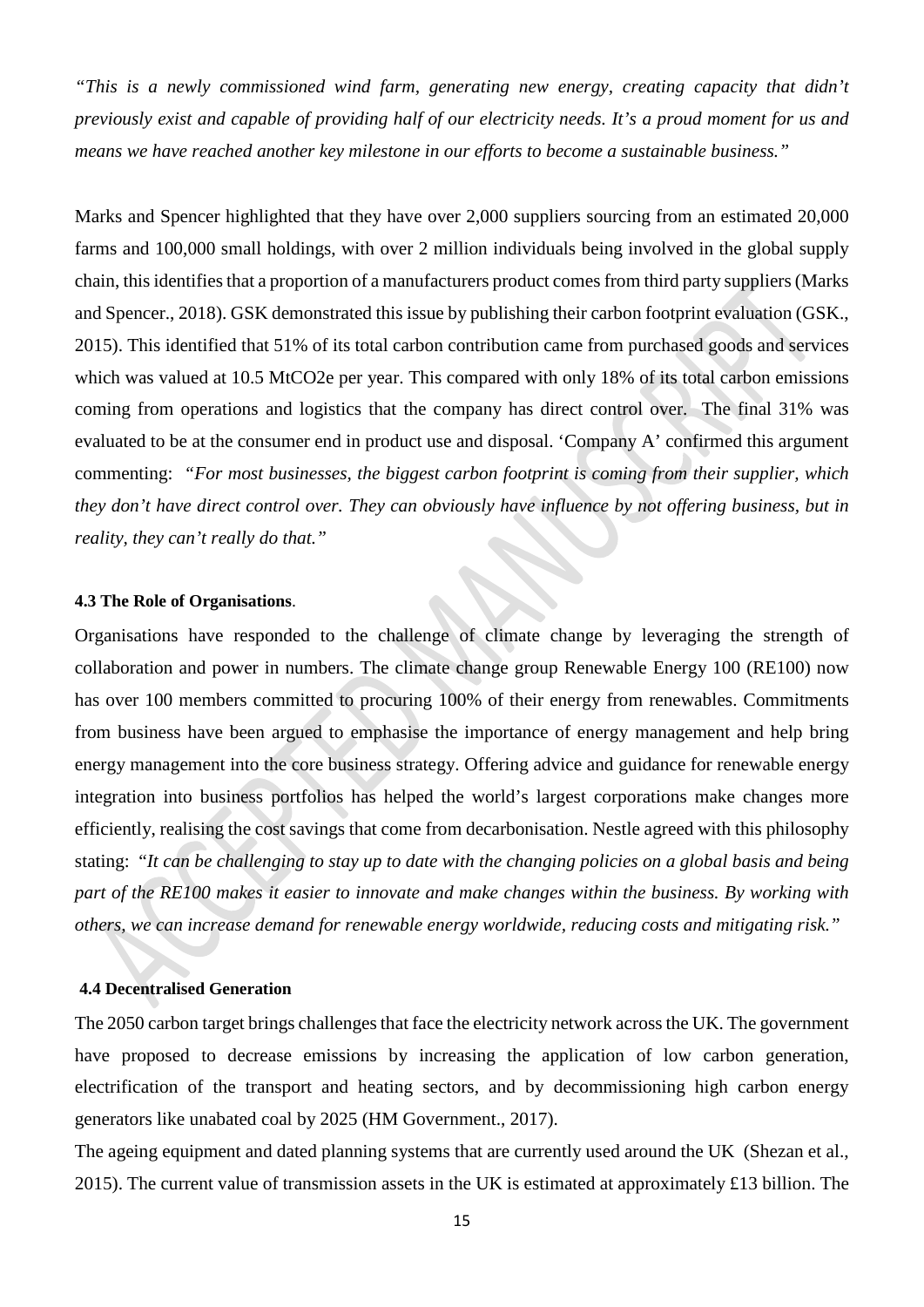volume increase in renewable generation expected to 2050 will require a forecasted infrastructure upgrade of between £23 billion and £53 billion by 2030. The University of Cambridge energy policy research group acknowledges that the introduction of a functioning smart network will allow more flexibility in the system. They also pointed out that "the cost of the distribution network reinforcements could be reduced by more than 50%" (Strbac et al., 2016 ).

In 2006 it was estimated that DG systems accounted for less than 10% of total electricity supply in the UK (Department for Trade and Industry., 2007), growing to an estimated capacity of between 8.24- 17.30% in 2010 (Allan et al., 2014). In the Clean Growth Strategy, the UK government identifies an additional £80 million to support deployment of necessary infrastructure changes to the UK power network. Not only does this include network upgrades, but also the implementation of a UK 'Smart Grid' which will be designed to reduce the cost of energy consumption for households and business, with a forecast potential saving of £40 billion to 2050. Renewable energy deployment is a key opportunity to meeting emissions targets and the UK government have committed to investing an additional £440 million in the smart network and further reducing the cost of renewables to advance the uptake into the private sector (BEIS, 2017a).

As well as the potential of postponing upgrades to the centralised energy network, another potential opportunity is the reduction in transmission costs with the implementation of DG. Further to a reduced demand for physical transmission assets, costs are saved in energy losses through cables. Approximately 6.5% of generated electricity is lost as it is transmitted and distributed to consumers (The Association for Decentralised Energy., 2016), so the implementation of decentralised network can present more efficient distribution through less waste.

It was estimated that in the past decade the rate at which the global population is using resources is fourfold the amount earth can sustain (Bjørn et al., 2017). Public concern surrounding climate change has stimulated business to become more involved in actions protecting the environment. By focusing on waste management and energy efficiency businesses can leverage decentralised generation to incorporate sustainability into their operations and business model.

The implementation of an Anaerobic Digestion (AD) system at a Nestlé confectionery manufacturing site in the UK resulted in carbon and financial savings alongside recognition in becoming a leader on the Dow Jones Sustainability Index. During an interview Nestle explained,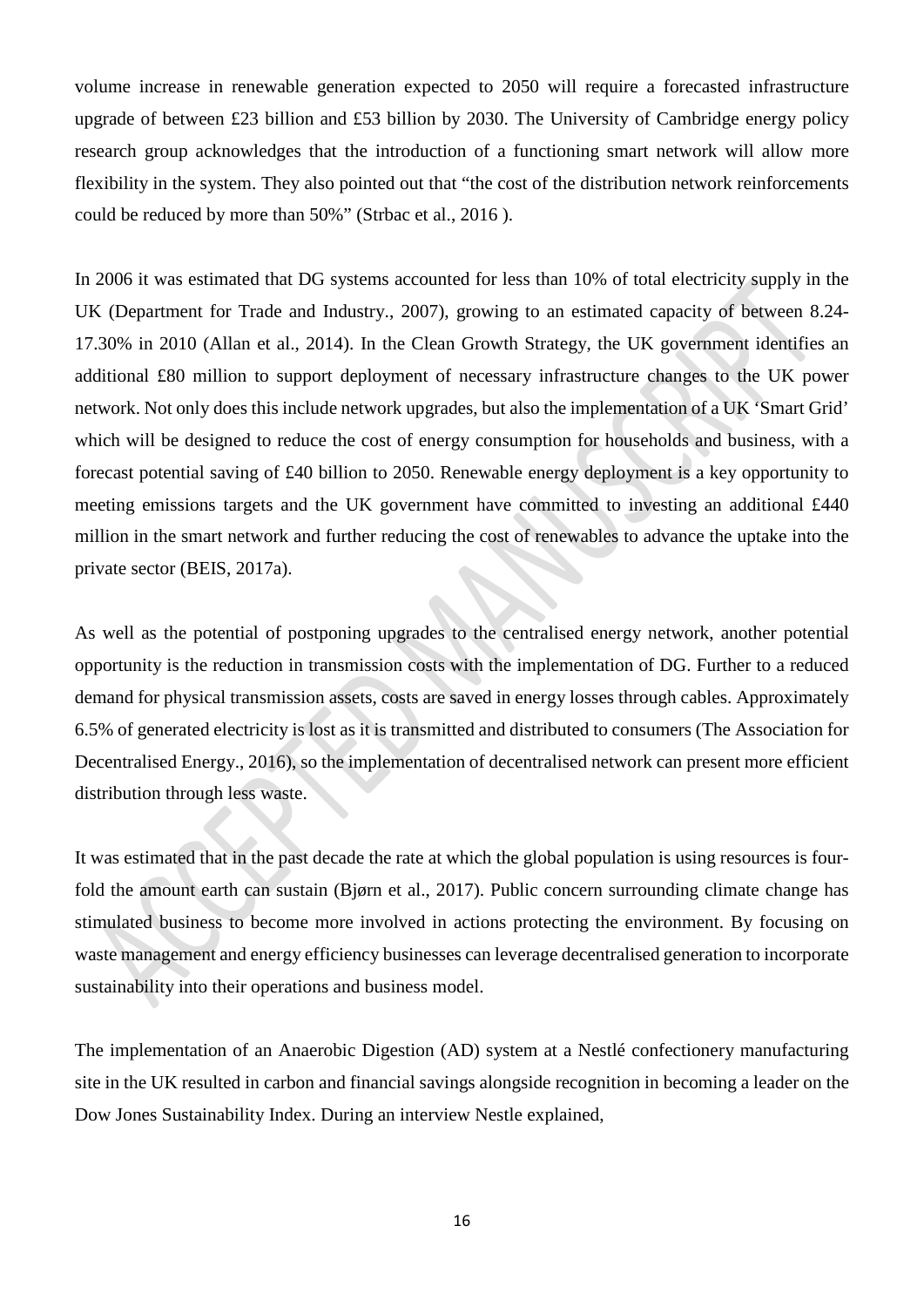*"The implementation of an AD system onsite in Fawdon has allowed us to demonstrate our ability to lead the industry in sustainable manufacturing. The system reduces the sites carbon emissions by 10% and accounts for 8% of the total energy used on site."*

Additionally, the implementation saves approximately £300,000 per annum through direct energy savings and incentive pay-out from the FiT, as well as a further £200,000 per annum on costs associated with disposal and discharge of waste. At a cost of approximately £3.6 million, the payback period is estimated to be 4-5 years, which is considered low risk compared to other renewable energy technologies (Clearfleau., 2013). Nestle commented that *"The longer payback period of four to five years can be justified through our commitments to reducing our environmental impact. The installation has acted as a catalyst to help the wider business understand what actions they can take to be a sustainable business."*

The Nestlé and Community Wind Power collaboration brings together capital investment from Nestlé and technical expertise from Community Wind Power to demonstrate the feasibility of offsite DG. Large companies across the globe are using PPAs to scale up their use in renewable energy by procurement directly from the generator. Unilever demonstrates the use of PPAs can aid renewable energy commitments *and they concluded that: "Renewable energy is cost as technology costs fall and infrastructure capital costs remain at historically low rates. Power Purchase Agreements are a simple way to achieve this, by enabling companies to contract directly with producers of renewable energy."*

One key benefit of a PPA is the ability for corporate buyers to collaborate and share risk in one renewable energy project. This risk sharing solution can be an attractive proposition for buyers without the capital necessary for an individual PPA. Another benefit of having a shared PPA is the ability to have a termination clause built into the contract. This shared option is becoming an increasingly popular choice with energy buyers, especially Small and Medium Enterprises (SMEs) that do not need total energy generated from a wind farm (World Business Council for Sustainable Development., 2016). PPAs are generally long term of 10+ years and this structure provides price security by hedging against market price volatility (World Business Council for Sustainable Development., 2016). NRG BEIS (2016c) renewables validated this theory by commenting that *"Long term Power Purchase Agreements bring predictability, reduce risk and allow renewable energy developers throughout the energy system to plan, manage and finance the new projects. These factors help drive new projects, bringing more and more renewables into the energy system."* 

Growing electricity demand and decommissioning of centralised energy networks creates an uncertainty around energy prices and availability. Industrial electricity prices in 2016 were approximately 7.8 p/kWh,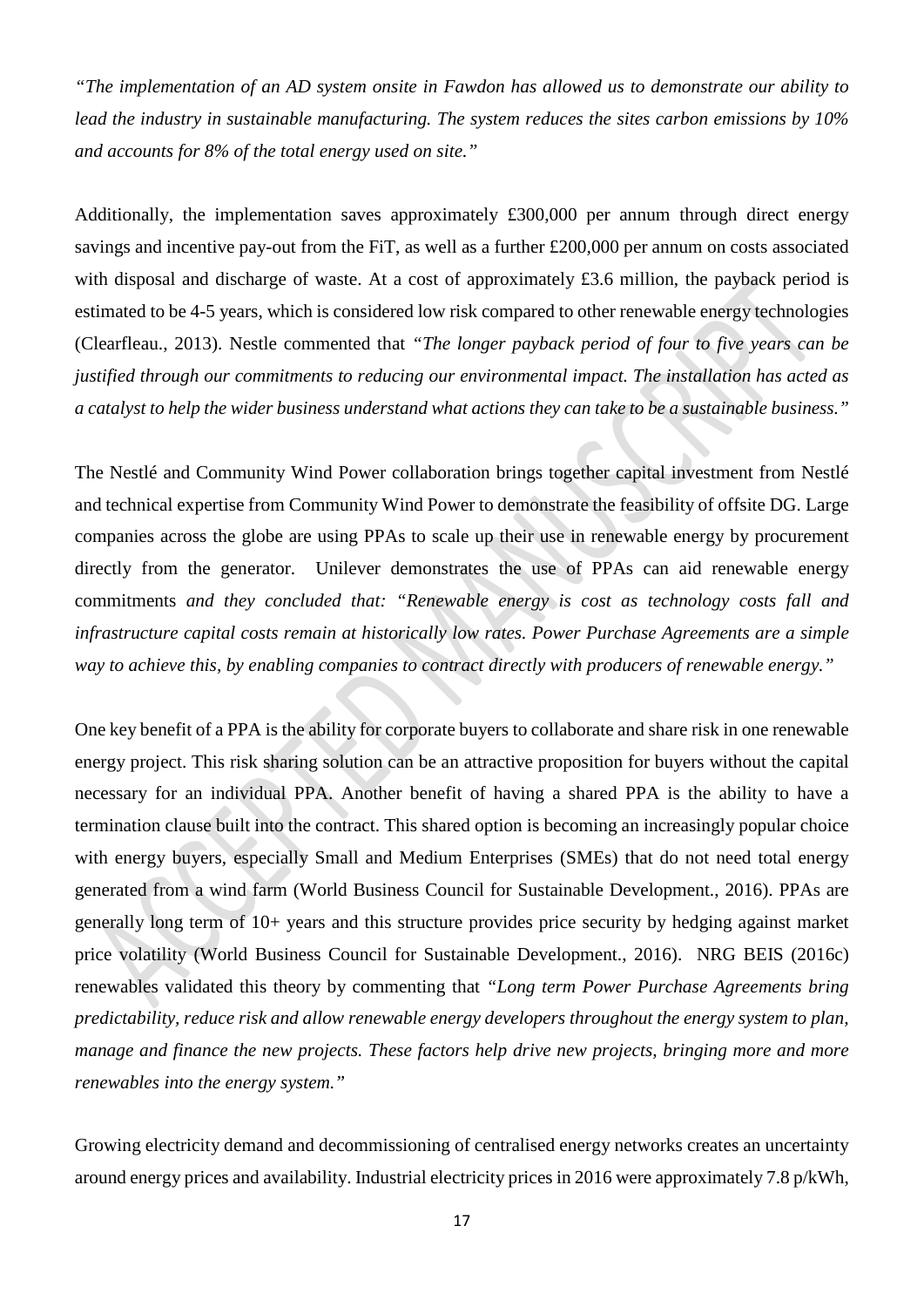and by 2031 this is expected to rise by 56.4% to 12.2 p/kWh (BEIS., 2016c). This will have an impact on corporation overheads, thus by investing into renewable energy savings can be made.

The price of carbon is forecast to increase at its highest rate since 2007, reaching a peak in 2030 as shown in Fig 8. Between 2022 and 2030 BEIS forecast the price of carbon to increase YoY at a mean £5.5/t of  $CO<sub>2</sub>$ , to £49/t of CO2 in 2030 compared with the current price of approximately £4.2/t of CO<sub>2</sub>. At over 12 times the current trading price, this will have the biggest effect on companies who make no changes to reduce their impact on carbon emissions. The use of renewable DG could provide a secure source of low carbon power for those companies that implement the technologies.



*Fig 8. - Growth Assumptions and Prices (BEIS., 2016c)*

Capital investment is argued to remain a key barrier for businesses of all sizes and in particular SMEs. The cost and payback period of DG remains significantly longer than what is usually expected for business, with technologies typically falling between five and fifteen years assuming continued incentivised payments of relevant schemes (Carbon Trust., 2012). For SMEs it may not be commercially viable yet to invest capital into DG.

To establish a smart system where businesses can export excess energy to the grid additional connections are required. These connections cost the consumer and are made up from asset costs and the wider infrastructure costs (Ofgem., 2014). It has been identified that this can be higher than 10% of the total cost of a DG project, and these alone are identified as barriers for DG implementation. Nestle endorses these sources arguing that:

*"The UK government has been relying excessively on business to facilitate the upgrade in network infrastructure in order to increase capacity. For multiple projects the connection and upgrade costs were*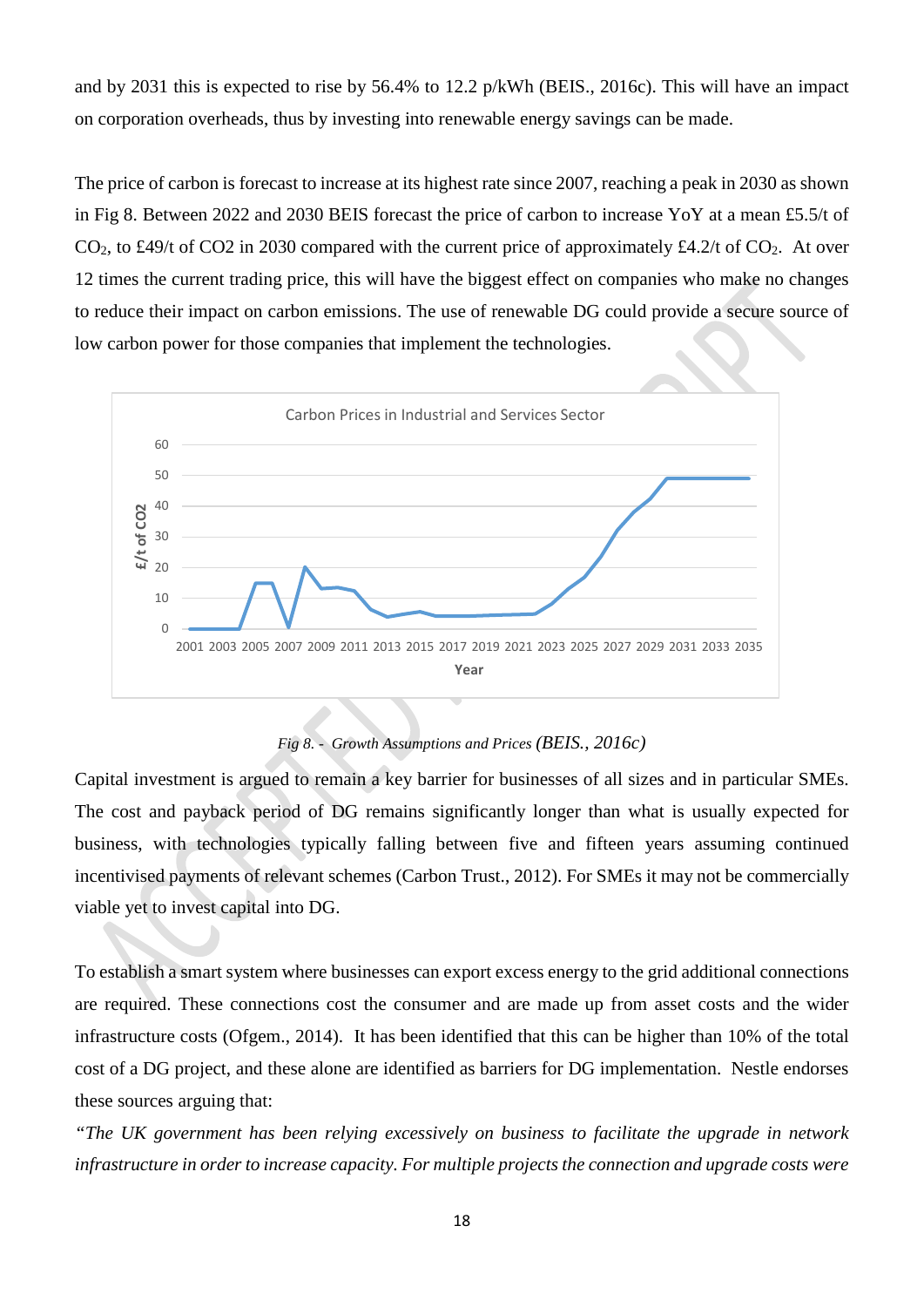# *too high. Investment from government into the network is necessary if decentralised network is truly to become integrated into business."*

Technical ability in energy management has been identified as being a barrier for businesses that have never had such an in-depth engagement in the operation (Defra., 2008). The in-house team would require resources and additional technical skill which may be more than the 'business as usual' previously used on energy procurement (Defra., 2008). However, in large corporations where the implementation of PPAs would be beneficial economically, environmentally and socially, the gradual development of skill and experience through using professional advisors may be viable. Nestle commented,

*"Energy management can be a critical barrier to the adoption of decentralised energy, even if the case has been approved economically. Partnering with specialists has been a favourable option to leverage their expertise and skill in an area we continue to develop and learn in."*

A SWOT analysis was conducted as described in the methodology with the aim of quantifying the benefits and challenges of decentralised generation. The tables are shown in the appendix. The analysis showed that the balance of the items was in favour of opportunities and strengths suggesting an offensive rather than defensive orientation to the statement "For business, it is beneficial to implement decentralised generation technology to secure carbon neutral energy, compared with traditional sourcing from the grid". Onsite and offsite generation was then compared against each other to offer a strategy for which could be used in industry. The results show that offsite generation provided a stronger offensive orientation compared with onsite, suggesting more benefits and less challenges.

Strategies were aligned to each significant factor to understand the key elements necessary to successfully implement onsite and offsite DG. With both onsite and offsite generation the key strategies for business to implement DG successfully were suggested to be:

- Bring energy management into core business strategy
- Create ambitious and stretching carbon reduction targets
- Collaboration for technical expertise and to leverage scale and 'one team' action
- Have a mixed portfolio of sourced energy to provide reliability and flexibility

## **5 Discussion**

The 2009 EU Energy Directive was suggested to be an influencer of carbon reduction in the last decade. Section 4.1 demonstrated the negative correlation between the subsequent introduction of energy policies and the acceleration in decrease of GHG emissions with the biggest decrease happening between 2009 and 2016. The achievements of the RO and FiT, can be considered two of the most successful policy implementations for GHG reduction and renewable energy implementation. The findings concur with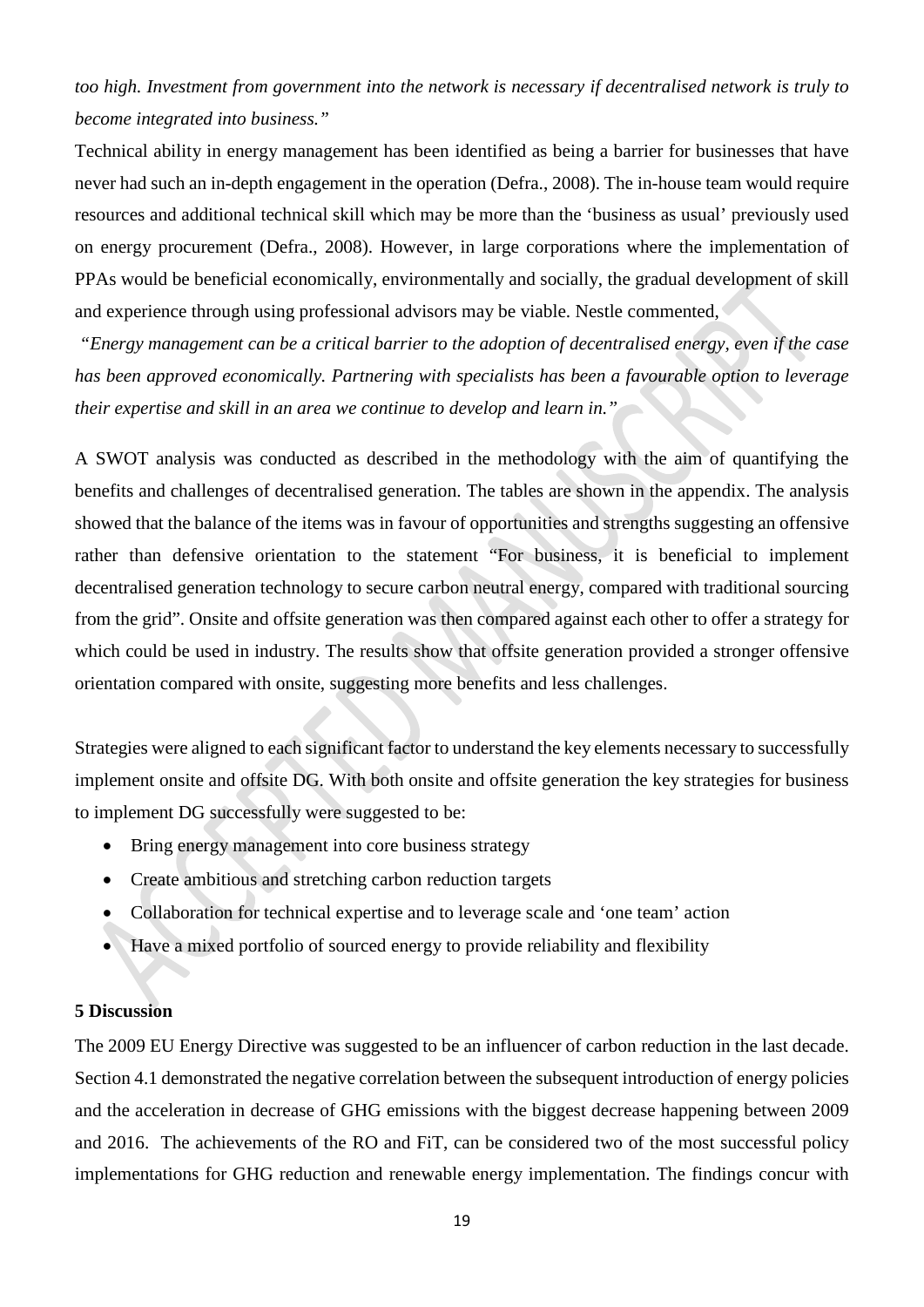the statement from the EU Climate group suggesting that policy and subsequent innovation have been somewhat responsible for driving the GHG reduction and implementation of renewable generation technology.

It was verified that the energy supply sector had the biggest reduction in GHG emissions of 56% which validates government targets to affect this sector. This shows the direct impact of the FiT scheme and the positive correlation on renewable energy technology. The UK government policy has therefore had success in implementing the GHG reduction strategy and the subsequent commitment in renewable energy technology.

The UK government have announced they will primarily target the transport and power sectors with incentives and investment. Although investment will initiate the change the UK government have called for business and society to interact with the movement for it to be successful; government will lead investment and innovation, but business will take renewables to market. It highlights the need for a less complex and more flexible trade and financial market. The OECD argue that traditional licencing and regulatory pathways need to be revised and amended to allow for the accelerated uptake of renewables into the energy market. The associated costs and time needed for such barriers can be deterrents for business, especially smaller investors who have less flexibility. They present data showing that such regulatory barriers have a statistically significant effect on investment in renewables suggesting a significant obstruction for investors.

It was identified that the cost benefits associated with renewable energy savings and DG has been shown to be a key driver for business in efforts to become carbon neutral. Although benefits are attained in terms of brand reputation and corporate social responsibility, the focus for business is on mitigating risk of increasing energy prices, and long term strategic solutions to securing energy security.

The UK government have suggested that business will need to contribute by bringing renewables to market. However businesses have argued that the government is relying too heavily on them for investment into the electricity grid. The costly connection charges and lack of investment into the electricity infrastructure have resulted in capacity constraints, and this has to 2020 commitments being at risk. It is therefore suggested that the application of renewable energy could be accelerated if more investment was made in energy infrastructure. It has been identified that the RE100 engages corporations to collaborate and work towards zero carbon business, using a 'power in numbers' approach. The research found that the RE100 have an impact on corporate reputation, as well as bringing clarity and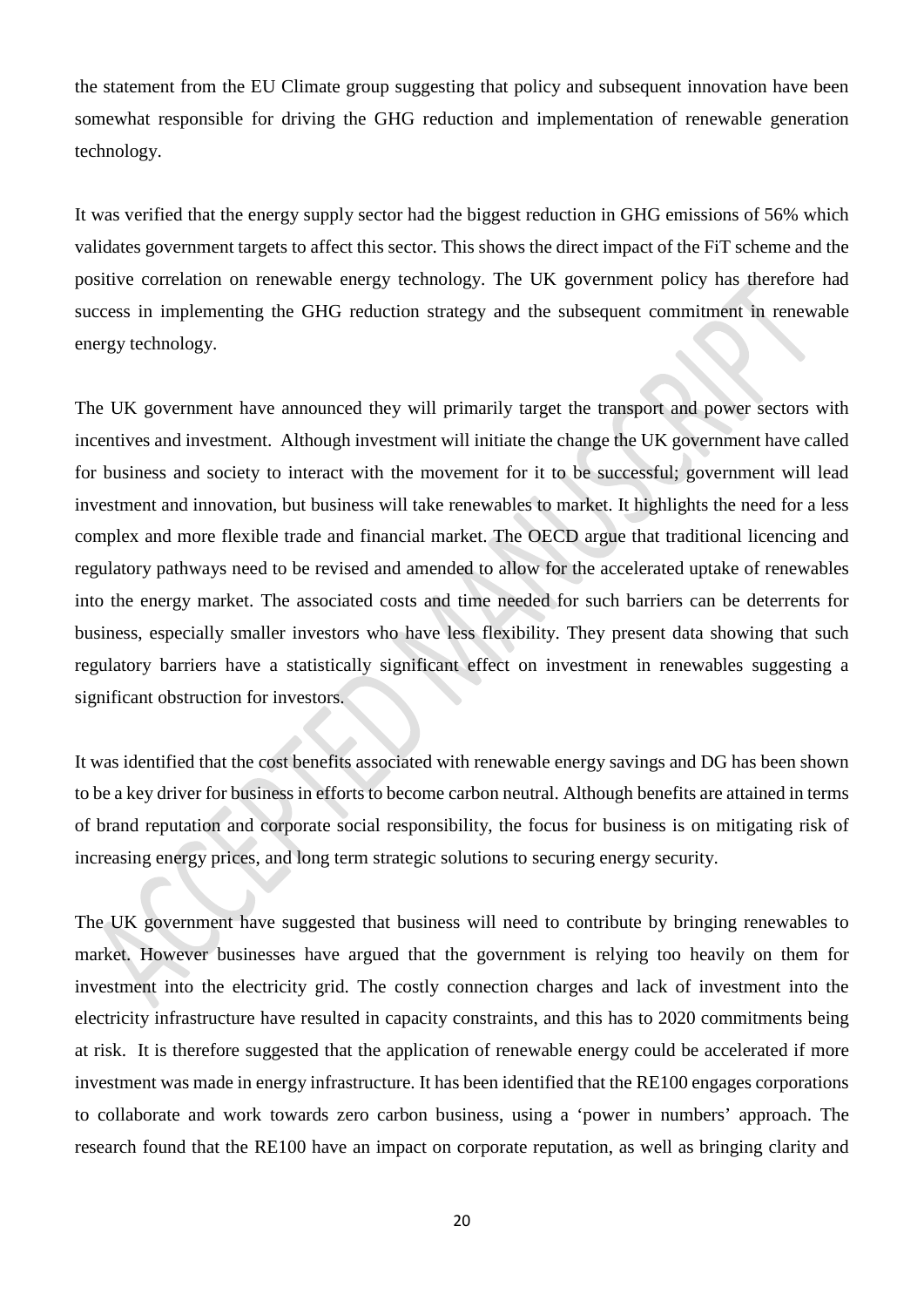advice to complex energy markets which confirms the mission of stimulating businesses to achieve a netzero carbon future for all.

Additionally, by committing to renewable energy targets with the RE100, energy management is brought into core business practice which starts to overcome the barrier to decentralised generation implementation. It was argued by 'Company A' that businesses have not traditionally come together to work as one team to any large extent. In section 4.3 this was counter argued by Nestlé and other members of the RE100 with a conclusion that the RE100 is having a positive effect on some of the world's largest organisations and is making an impact on the accessibility to renewable energy for business.

Decentralised generation is a key implementation necessary for the UK's future electricity network, as it is for several other nations too. The benefits and challenges for business have been highlighted, and a resulting SWOT analysis has suggested DG brings more benefits than challenges for business sourcing renewable energy. The primary and secondary research shows agreement with DG implementation having a positive effect for businesses in terms of finances, corporate social responsibility and energy security. With the implementation of DG and a successful smart network business will be able to benefit from the added visibility and flexibility by using energy away from peak times for financial gain. The SWOT analysis was used to compare the benefits and challenges associated with decentralised generation. The results showed that offsite generation proved to be of bigger benefit to a company to source renewable energy in comparison to onsite generation.

Increasing the resource and development allocated to energy management has been identified as a necessary strategy to increase energy security through increased visibility, flexibility and reliability. The creation of ambitious carbon reduction targets has been suggested as a strategy for DG implementation. This approach could have a positive impact on brand reputation, challenge businesses to make real changes and help drive the decrease in LCOE of renewable technology. This would aid corporate social responsibility and sustainable sourcing, which also indicates a financial benefit as discussed in section 4.2.

A challenge for business implementation of DG was suggested to be a lack of expertise and practice in energy management to the scale required. Collaboration with ESCos and organisations such as the RE100 could ensure technical management is trained throughout organisations, and also aids the economies of scale necessary to further reduce the LCOE for renewables. Additional flexibility was highlighted as being a key benefit of DG in business and a mixed portfolio can allow a business to adapt to changing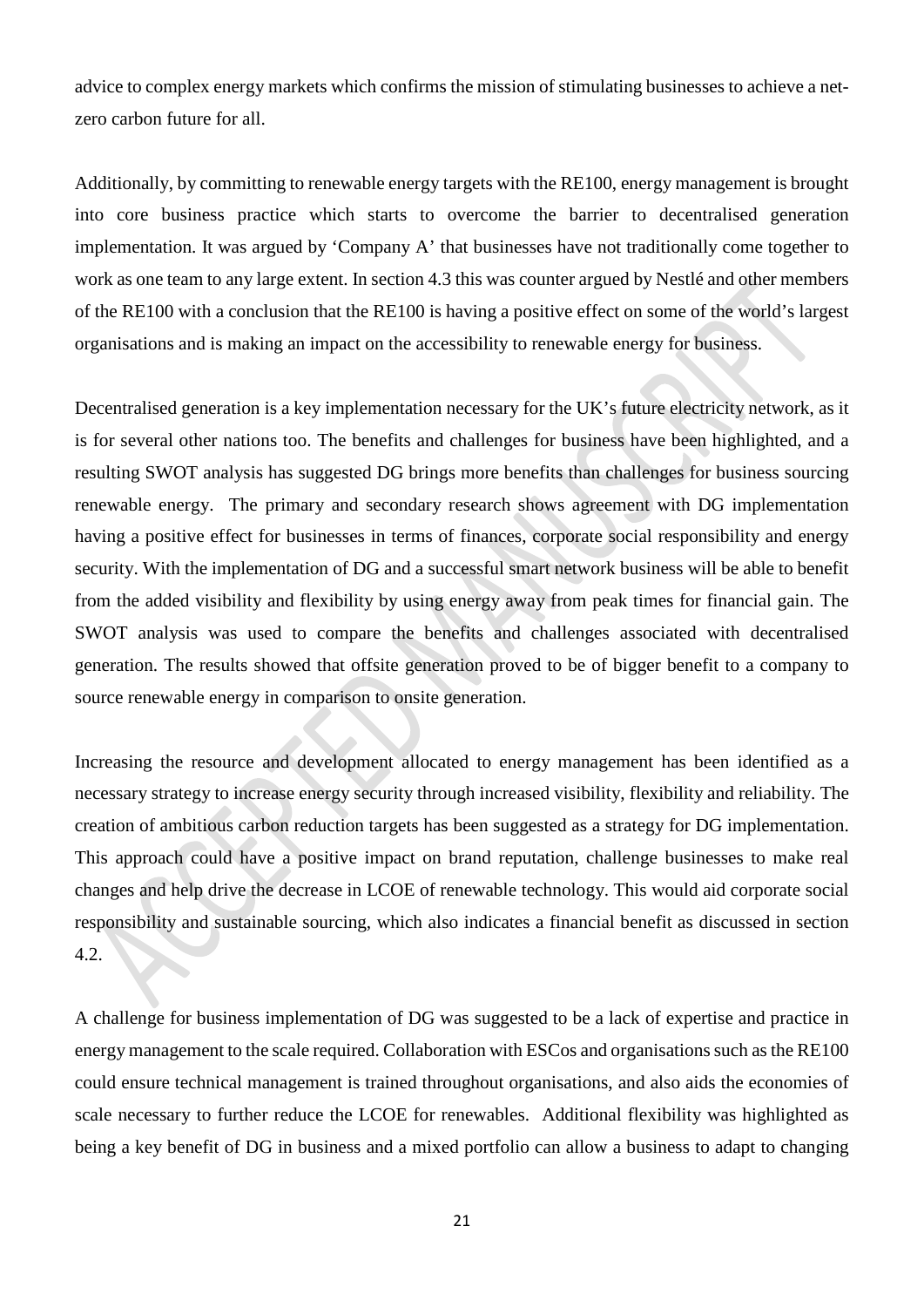energy requirements. Rather than focussing all capacity requirement on one source, the results suggest that a broader portfolio of energy income would be more beneficial.

#### **6. Conclusions**

This research has successfully identified the key drivers of GHG reduction based upon the UK experience. The four main findings are as follows:

- (i) It has been concluded that government policy and legislation has been significant in investing in renewable energy technology, driving innovation since 1990. Business and other organisations have since collaborated to drive the uptake in renewable energy which has had a positive effect on emissions and the LCOE.
- (ii) Distributed energy is verified as being a key measure to implement renewable energy into the future electricity grid. This will benefit supply and demand by reducing capacity constraints that are inevitable without a change in the centralised energy infrastructure. For the private sector to fully integrate distributed energy, additional support is needed from government to decrease complexity of financial and energy markets.
- (iii) Onsite and offsite generation have been analysed and it concludes that both offer more benefits than challenges to drive renewable energy generation in the UK, compared with traditional fossil fuel energy sourcing. Offsite generation was presented to provide a better alternative for more consumers compared with onsite generation.
- (iv) Four key strategies have been suggested which can be incorporated into business plans. This has the potential to increase the application of decentralised generation in the business and industrial sector, thus aiding carbon reduction commitments on the path to 2050.

Further work such as strategies should be implemented into a selection of businesses in the industrial sector with the aim of accelerating the implementation of decentralised generation into the private sector. This test could then provide the basis for government legislation and policy, specifically around carbon reduction in the industrial sector and assistance with technical expertise. The national government (the UK in this case but equally applicable in many other countries) and sponsored organisations should establish a program to ensure technical ability and development is available for the future electricity network. This will help the UK and other nations implementing similar schemes ensure appropriate skill and knowledge is available to successfully build and maintain the future power grid.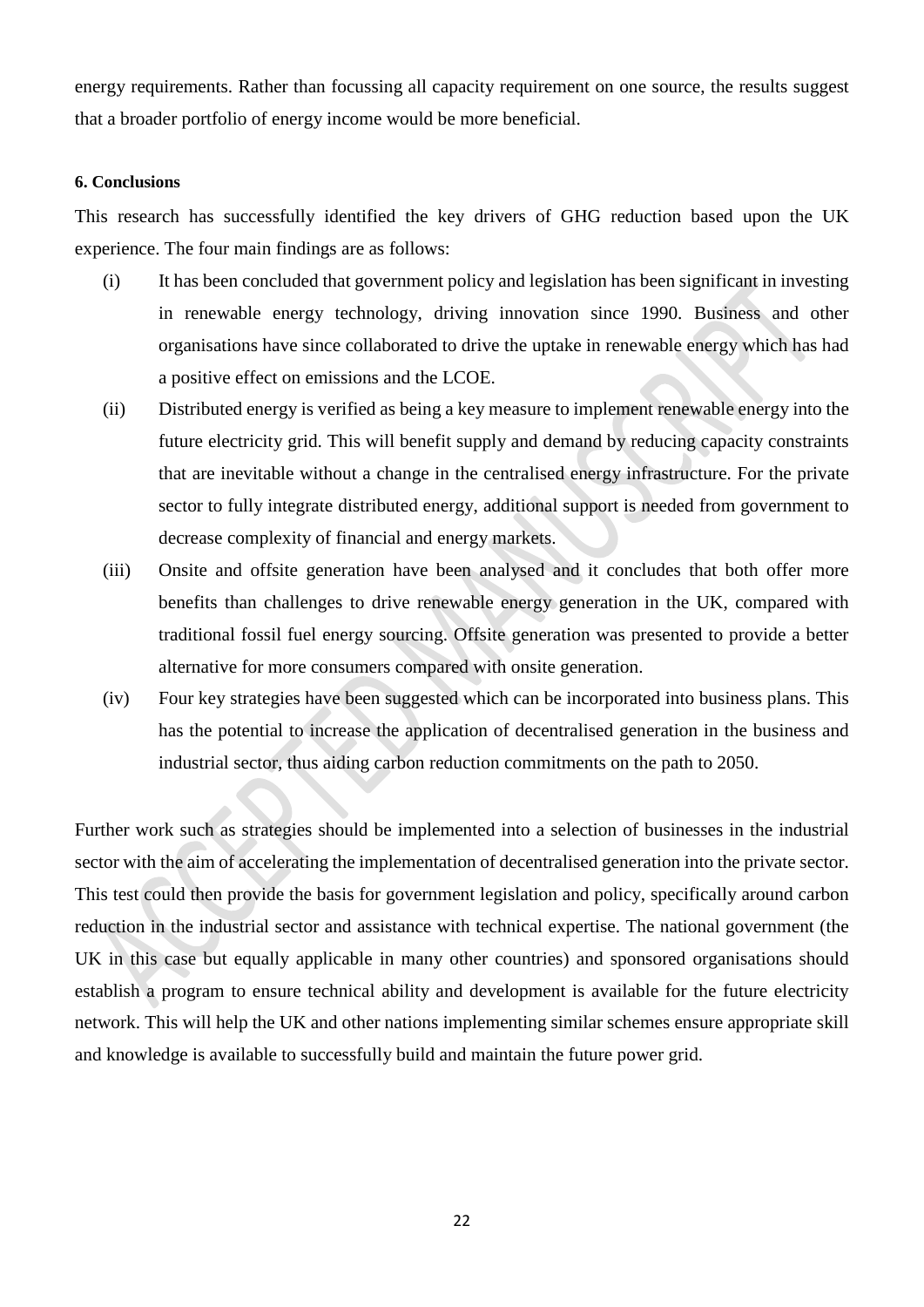#### **Acknowledgements**

The authors would like to thank the industry professionals that collaborated with the research team and provided valuable information for this investigation. In particular Nestlé of UK & Ireland, Transport for London and an anonymous contributor from industry. This research received no specific grant from any funding agency in the public, commercial, or not for-profit sectors.

#### **References**

- Allan, G., Eromenko, I., Gilmartin, M., Kockar, I. and McGregor, P., 2015. The economics of distributed energy generation: A literature review. Renewable and Sustainable Energy Reviews, 42, pp.543-556.
- Ang, G., Röttgers, D., Burli, P., 2017. The empirics of enabling investment and innovation in renewable energy Paris: OECD Publishing, 2017, OECD Environment Working Papers, Vol. OECD Environment Working Papers.
- BEIS., 2016a, Electricity Generation Costs. [https://www.gov.uk/government/publications/beis](https://www.gov.uk/government/publications/beis-electricity-generation-costs-november-2016)[electricity-generation-costs-november-2016.](https://www.gov.uk/government/publications/beis-electricity-generation-costs-november-2016) (Accessed 12.11.2017)
- BEIS., 2016b, Updated Energy and Emissions Projections 2016. [https://www.gov.uk/government/publications/updated-energy-and-emissions-projections-2016.](https://www.gov.uk/government/publications/updated-energy-and-emissions-projections-2016) (Accessed 12.11.2017)
- BEIS., 2016c., Updated energy and emissions projections: Growth assumptions and Prices: [https://assets.publishing.service.gov.uk/government/uploads/system/uploads/attachment\\_data/file/67](https://assets.publishing.service.gov.uk/government/uploads/system/uploads/attachment_data/file/671187/Updated_energy_and_emissions_projections_2017.pdf) [1187/Updated\\_energy\\_and\\_emissions\\_projections\\_2017.pdf](https://assets.publishing.service.gov.uk/government/uploads/system/uploads/attachment_data/file/671187/Updated_energy_and_emissions_projections_2017.pdf) (Accessed 12.11.2017)
- BEIS., 2017a, The Clean Growth Strategy. [https://www.gov.uk/government/publications/clean-growth](https://www.gov.uk/government/publications/clean-growth-strategy)[strategy](https://www.gov.uk/government/publications/clean-growth-strategy) (Accessed 12.11.2017)
- BEIS., 2017b, National Statistics Digest of UK Energy Statistics (DUKES) 2017 [https://www.gov.uk/government/statistics/digest-of-uk-energy-statistics-dukes-2017-main-report.](https://www.gov.uk/government/statistics/digest-of-uk-energy-statistics-dukes-2017-main-report) (Accessed 12.11.2017)
- BEIS., 2018a, Feed-in-tariffs: Commissioned Installations by month. [https://www.gov.uk/government/statistics/monthly-small-scale-renewable-deployment.](https://www.gov.uk/government/statistics/monthly-small-scale-renewable-deployment) (Accessed 12.11.2017)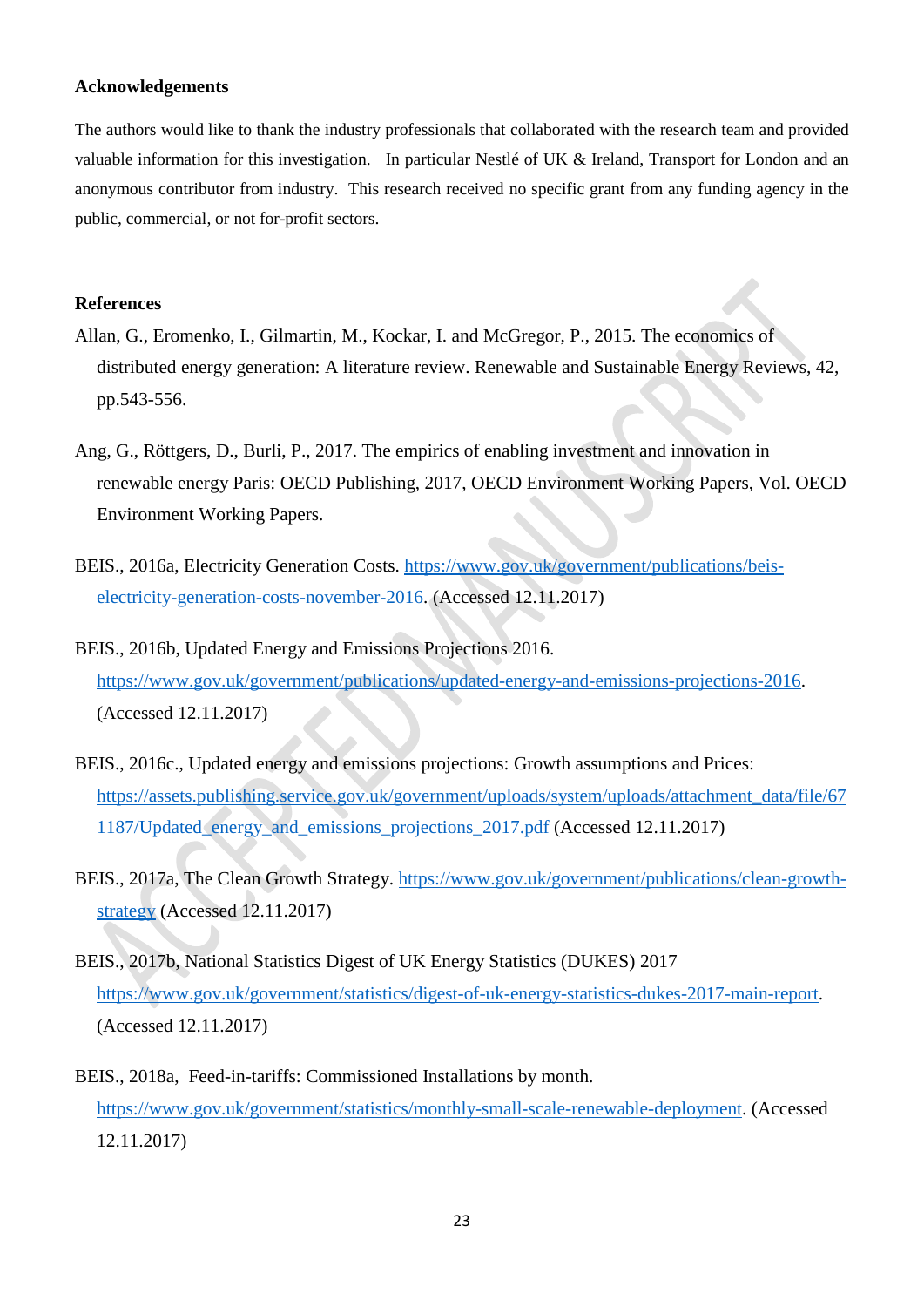- BEIS., 2018b. Final UK greenhouse gas emissions national statistics 1990-2016. [https://www.gov.uk/government/collections/final-uk-greenhouse-gas-emissions-national-statistics.](https://www.gov.uk/government/collections/final-uk-greenhouse-gas-emissions-national-statistics) (Accessed 12.11.2017)
- Berkes, F., 2009. Evolution of co-management: role of knowledge generation, bridging organizations and social learning. Journal of environmental management, 90(5), pp.1692-1702.
- Bjørn, A., Bey, N., Georg, S., Røpke, I. and Hauschild, M.Z., 2017. Is Earth recognized as a finite system in corporate responsibility reporting?. Journal of Cleaner Production, 163, pp.106-117.
- Boyce, C., Palena, N., 2006, Conducting in depth interviews: A Guide for Designing and Conducting In-Depth Interviews for Evaluation Input, Publisher: Pathfinder International, pages: 12.
- Brulle, R.J., Carmichael, J. and Jenkins, J.C., 2012. Shifting public opinion on climate change: an empirical assessment of factors influencing concern over climate change in the US, 2002–2010. Climatic change, 114(2), pp.169-188.
- Business Energy., 2018. Business Electricity Pricing Information [https://www.businessenergy.com/electricity/.](https://www.businessenergy.com/electricity/) (Accessed 25.03.2018)
- Campello, M., Graham, J.R. and Harvey, C.R., 2010. The real effects of financial constraints: Evidence from a financial crisis. Journal of financial Economics, 97(3), pp.470-487.
- Carbon Trust., 2012. Making sense of renewable energy technologies: Opportunities for business. <https://www.carbontrust.com/media/63632/ctg011-renewable-energy-technologies.pdf> (Accessed 25.03.2018)
- Carley, S., 2009. Distributed generation: An empirical analysis of primary motivators. Energy Policy, 37(5), pp.1648-1659.
- Chen, W. and Yin, H., 2017. Optimal subsidy in promoting distributed renewable energy generation based on policy benefit. Clean Technologies and Environmental Policy, 19(1), pp.225-233.
- Clearfleau., 2013. Nestle Fawdon Factory AD Plant . [http://clearfleau.com/portfolio/nestle-fawdon](http://clearfleau.com/portfolio/nestle-fawdon-factory-ad-plant/)[factory-ad-plant/.](http://clearfleau.com/portfolio/nestle-fawdon-factory-ad-plant/) (Accessed 25.03.2018)
- Cowburn, A., 2017. Government preparing to scrap EU's green energy targets after Brexit. [https://www.independent.co.uk/news/uk/politics/government-preparing-to-scrap-eu-s-green-energy](https://www.independent.co.uk/news/uk/politics/government-preparing-to-scrap-eu-s-green-energy-targets-after-brexit-a7684771.html)[targets-after-brexit-a7684771.html](https://www.independent.co.uk/news/uk/politics/government-preparing-to-scrap-eu-s-green-energy-targets-after-brexit-a7684771.html) (Accessed 25.03.2018)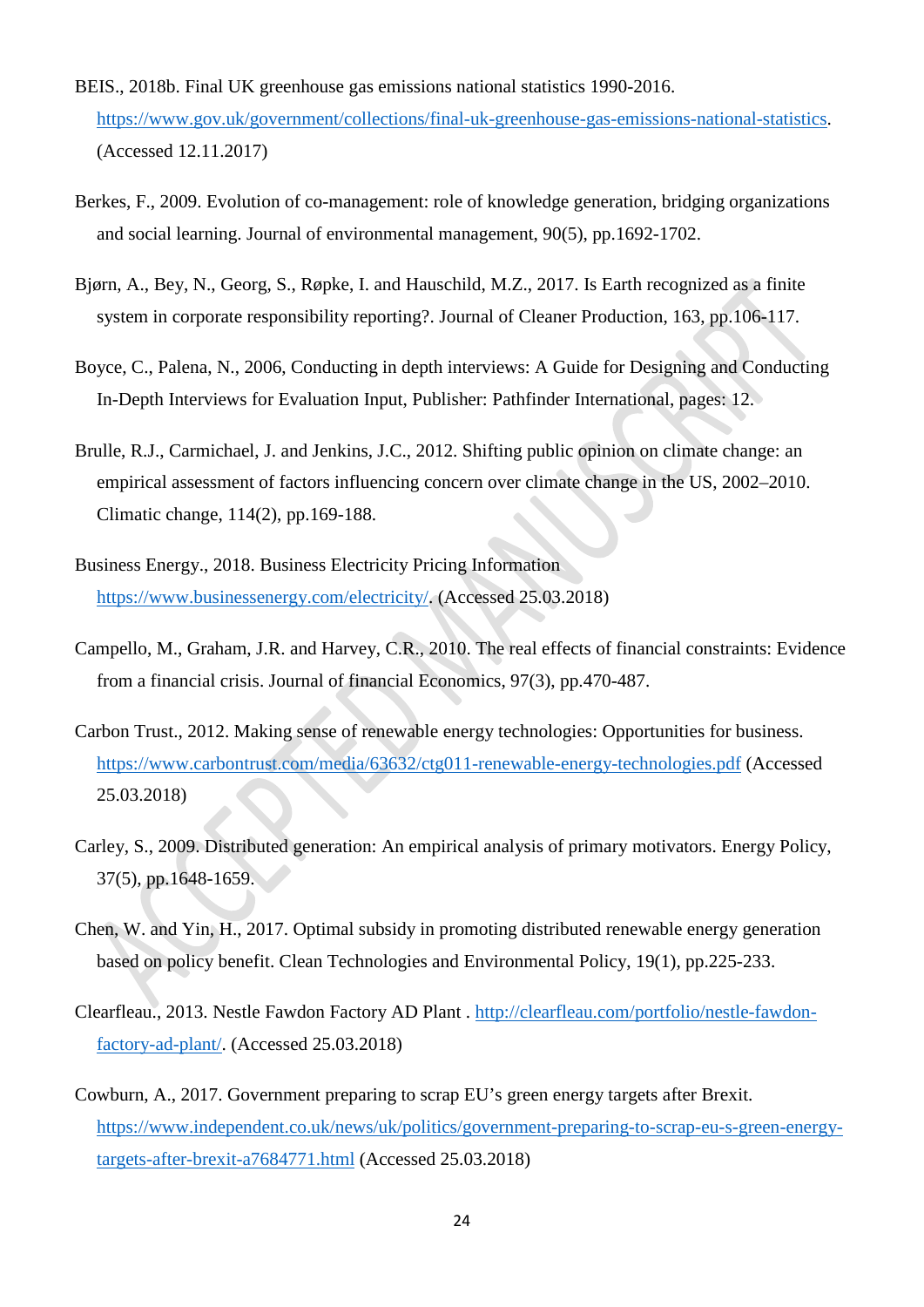- Chmutina, K. and Goodier, C.I., 2014. Alternative future energy pathways: Assessment of the potential of innovative decentralised energy systems in the UK. Energy Policy, 66, pp.62-72.
- DECC., 2014. Smart Grid Vision and Route map. [https://assets.publishing.service.gov.uk/government/uploads/system/uploads/attachment\\_data/file/28](https://assets.publishing.service.gov.uk/government/uploads/system/uploads/attachment_data/file/285417/Smart_Grid_Vision_and_RoutemapFINAL.pdf) 5417/Smart Grid Vision and RoutemapFINAL.pdf (Accessed 25.03.2018)
- Defra., 2008. Decentralised energy. Business opportunity in resource efficiency and carbon management.<https://www.cisl.cam.ac.uk/publications/archive-publications/decentralised-energy> (Accessed 25.03.2018)
- Department for Trade and Industry., 2007. Review of distributed generation. https://www.ofgem.gov.uk/ofgem-publications/52326/review-distributed-generation.pdf (Accessed 25.03.2018)
- Directive 2009/28/EC., 2009. [https://eur-lex.europa.eu/legal](https://eur-lex.europa.eu/legal-content/EN/ALL/?uri=celex%3A32009L0028)[content/EN/ALL/?uri=celex%3A32009L0028](https://eur-lex.europa.eu/legal-content/EN/ALL/?uri=celex%3A32009L0028) (Accessed 25.03.2018).
- Energy and Climate Change Committee., 2016. Low Carbon Network Infrastructure, <https://publications.parliament.uk/pa/cm201617/cmselect/cmenergy/267/267.pdf> (Accessed 25.03.2018)
- Ellabban, O., Abu-Rub, H. and Blaabjerg, F., 2014. Renewable energy resources: Current status, future prospects and their enabling technology. Renewable and Sustainable Energy Reviews, 39, pp.748- 764.
- Energy-UK., (2017), Electricity Generation. Energy-UK.org. [Online] 2017. [https://www.energy](https://www.energy-uk.org.uk/energy-industry/electricity-generation.html)[uk.org.uk/energy-industry/electricity-generation.html.](https://www.energy-uk.org.uk/energy-industry/electricity-generation.html) (Accessed 25.03.2018)
- Epstein, M. J., Buhovac, A. R., 2008. Making Sustainability Work/ best Practices in Managing and Measuring Corporate Social, Environmental and Economic Impacts. 2nd. Sheffield : Greenleaf Publishing Ltd., 2008.
- Epstein, M. J., Westbrook, R. A. Linking Actions to Profits in Strategic Decision Making *.* Massachusetts : MIT Sloan Management , 2001. pp. 39-49.
- EU ETS., 2018. EU Emissions Trading System, Climate Action. [https://ec.europa.eu/clima/policies/ets\\_en](https://ec.europa.eu/clima/policies/ets_en) (Accessed 25.03.2018)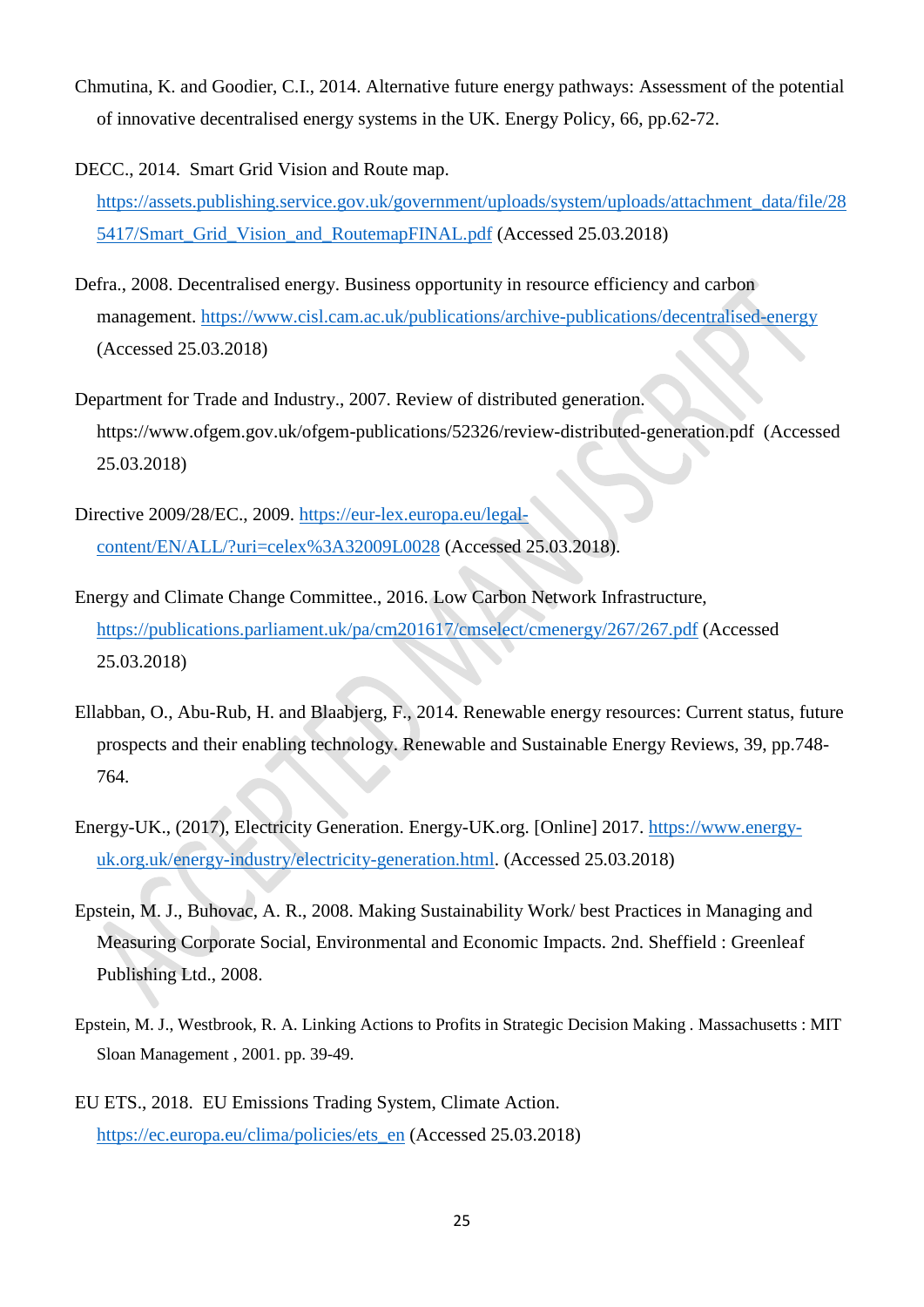European Commission., 2017. Two years after Paris Progress: towards meeting the EU's climate commitments.

[https://ec.europa.eu/clima/sites/clima/files/strategies/progress/docs/swd\\_2017\\_xxx\\_en.pdf](https://ec.europa.eu/clima/sites/clima/files/strategies/progress/docs/swd_2017_xxx_en.pdf) (Assessed 12.11.2017)

- Gielen, D., Boshell, F., Saygin, D., Bazilian, M.D., Wagner, N. and Gorini, R., 2019. The role of renewable energy in the global energy transformation. Energy Strategy Reviews, 24, pp.38-50.
- Gillham, B., 2005. Research Interviewing: The range of techniques: A practical guide. McGraw-Hill Education (UK).
- Given, L. M., 2008. The SAGE Encyclopedia of Qualitative Research Methods . Los Angeles : SAGE , 2008.
- GSK., 2015. Detailed carbon value chain . GSK.com. [https://www.gsk.com/media/3632/detailed](https://www.gsk.com/media/3632/detailed-carbon-value-chain.pdf)[carbon-value-chain.pdf.](https://www.gsk.com/media/3632/detailed-carbon-value-chain.pdf) (Assessed 12.11.2017)
- HM Government., 2017. The clean growth strategy. https://www.gov.uk/government/publications/clean-growth-strategy (Assessed 12.11.2017)
- HM Treasury., 2016., Autumn Statement 2016. [https://www.gov.uk/government/topical](https://www.gov.uk/government/topical-events/autumn-statement-2016)[events/autumn-statement-2016.](https://www.gov.uk/government/topical-events/autumn-statement-2016) (Assessed 12.11.2017)
- Ho, W.S., Hashim, H., Lim, J.S. and Klemeš, J.J., 2013. Combined design and load shifting for distributed energy system. Clean Technologies and Environmental Policy, 15(3), pp.433-444.
- Ho, W.S., Khor, C.S., Hashim, H., Lim, J.S., Ashina, S. and Herran, D.S., 2015. Optimal operation of a distributed energy generation system for a sustainable palm oil-based eco-community. Clean Technologies and Environmental Policy, 17(6), pp.1597-1617.
- IEA., (2017), International Energy Agency, [www.iea.org/publications/renewables2017/,](http://www.iea.org/publications/renewables2017/) (Assessed 12.11.2017)
- Imperial College London and Element Energy., 2014. Infrastructure in a low-carbon energy system to 2030: Transmission and distribution - Final report for the committe on climate change . 2014.
- Jolly, A., 2014. Clean tech, clean profits: using effective innovation and sustainable business practices to win in the new low-carbon economy. Kogan Page Limited.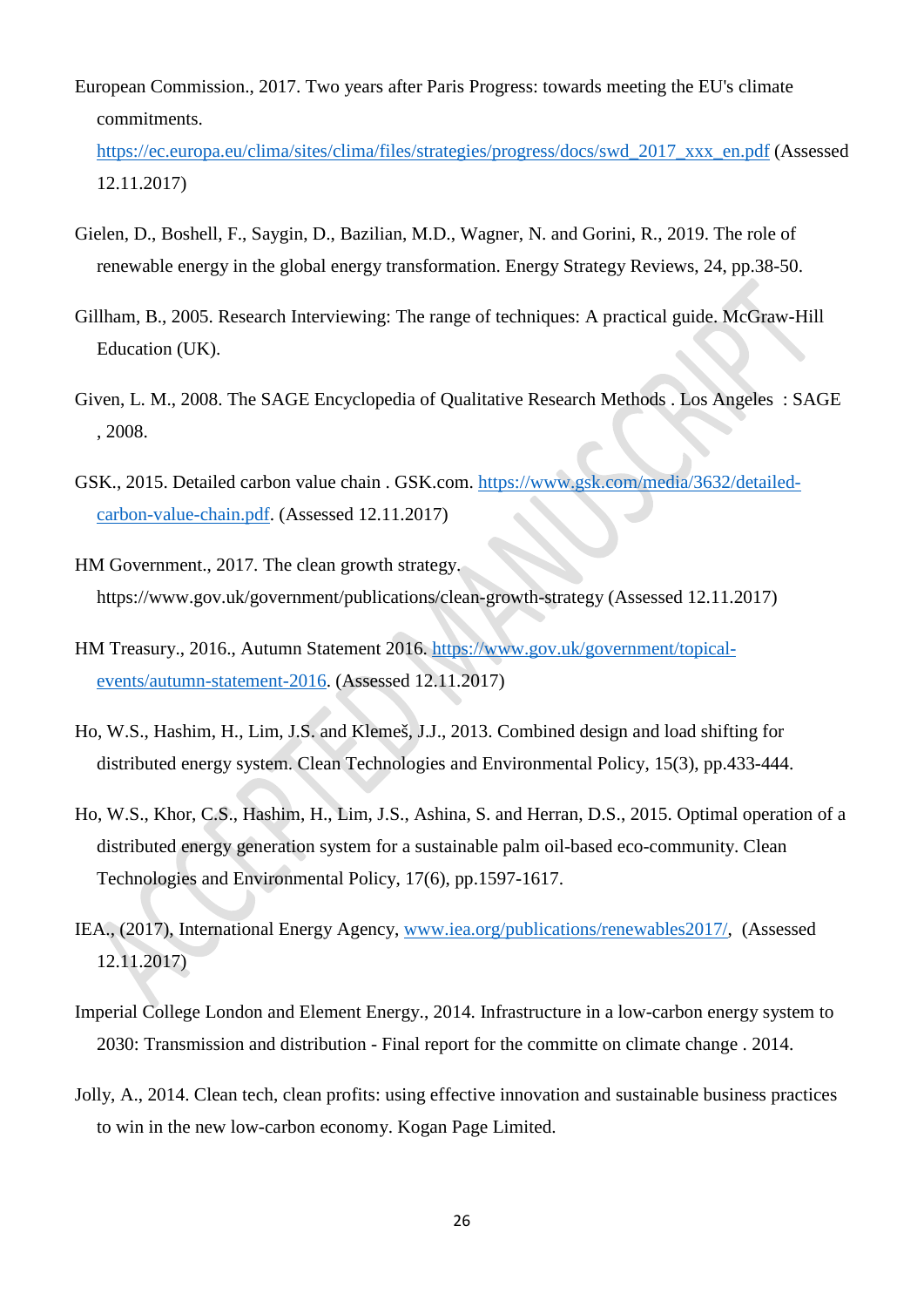- Kaundinya, D.P., Balachandra, P. and Ravindranath, N.H., 2009. Grid-connected versus stand-alone energy systems for decentralized power—A review of literature. Renewable and Sustainable Energy Reviews, 13(8), pp.2041-2050.
- Kraft Foods., 2012. Case Studies: 2G. [https://www.theade.co.uk/assets/docs/case](https://www.theade.co.uk/assets/docs/case-studies/2GKraftFoods.pdf)[studies/2GKraftFoods.pdf.](https://www.theade.co.uk/assets/docs/case-studies/2GKraftFoods.pdf) (Assessed 12.11.2017)
- Mardoyan, A. and Braun, P., 2015. Analysis of Czech subsidies for solid biofuels. International Journal of Green Energy, 12(4), pp.405-408.
- Marks and Spencer., 2018. Responsible sourcing, [https://corporate.marksandspencer.com/plan](https://corporate.marksandspencer.com/plan-a/business-wide/responsible-sourcing)[a/business-wide/responsible-sourcing.](https://corporate.marksandspencer.com/plan-a/business-wide/responsible-sourcing) (Assessed 12.11.2017)
- Maroušek, J., Hašková, S., Zeman, R., Váchal, J. and Vaníčková, R., 2015. Assessing the implications of EU subsidy policy on renewable energy in Czech Republic. Clean Technologies and Environmental Policy, 17(2), pp.549-554.
- Maroušek, J., Stehel, V., Vochozka, M., Maroušková, A. and Kolář, L., 2018. Postponing of the intracellular disintegration step improves efficiency of phytomass processing. Journal of cleaner production, 199, pp.173-176.
- OECD., 2017. The Government Role in Mobilising Investment and Innovation in Renewable Energy. [https://www.oecd.org/cgfi/forum/The-governments-role-in-mobilising-investment-and-innovation](https://www.oecd.org/cgfi/forum/The-governments-role-in-mobilising-investment-and-innovation-in-renewable-energy-Insights.pdf)[in-renewable-energy-Insights.pdf](https://www.oecd.org/cgfi/forum/The-governments-role-in-mobilising-investment-and-innovation-in-renewable-energy-Insights.pdf) (Assessed 16.12.2017)
- Ofgem., 2014. Community Energy Grid Connections: Working group report to the Secretary of State. [https://www.ofgem.gov.uk/publications-and-updates/community-energy-grid-connections-working](https://www.ofgem.gov.uk/publications-and-updates/community-energy-grid-connections-working-group-report)[group-report](https://www.ofgem.gov.uk/publications-and-updates/community-energy-grid-connections-working-group-report) (Assessed 16.12.2017)
- Ofgem., 2018. The Renewable Obligation. [Online] 2018. [https://www.ofgem.gov.uk/sites/default/files/docs/2014/02/buy](https://www.ofgem.gov.uk/sites/default/files/docs/2014/02/buy-out_price_and_mututalisation_ceiling_2014-15_2_0.pdf)[out\\_price\\_and\\_mututalisation\\_ceiling\\_2014-15\\_2\\_0.pdf.](https://www.ofgem.gov.uk/sites/default/files/docs/2014/02/buy-out_price_and_mututalisation_ceiling_2014-15_2_0.pdf) (Assessed 12.11.2017)
- Ozoemena, M., Cheung, W.M. and Hasan, R., 2018. Comparative LCA of technology improvement opportunities for a 1.5-MW wind turbine in the context of an onshore wind farm. Clean Technologies and Environmental Policy, 20(1), pp.173-190.
- Pfau, M., Haigh, M.M., Sims, J. and Wigley, S., 2008. The influence of corporate social responsibility campaigns on public opinion. Corporate Reputation Review, 11(2), pp.145-154..